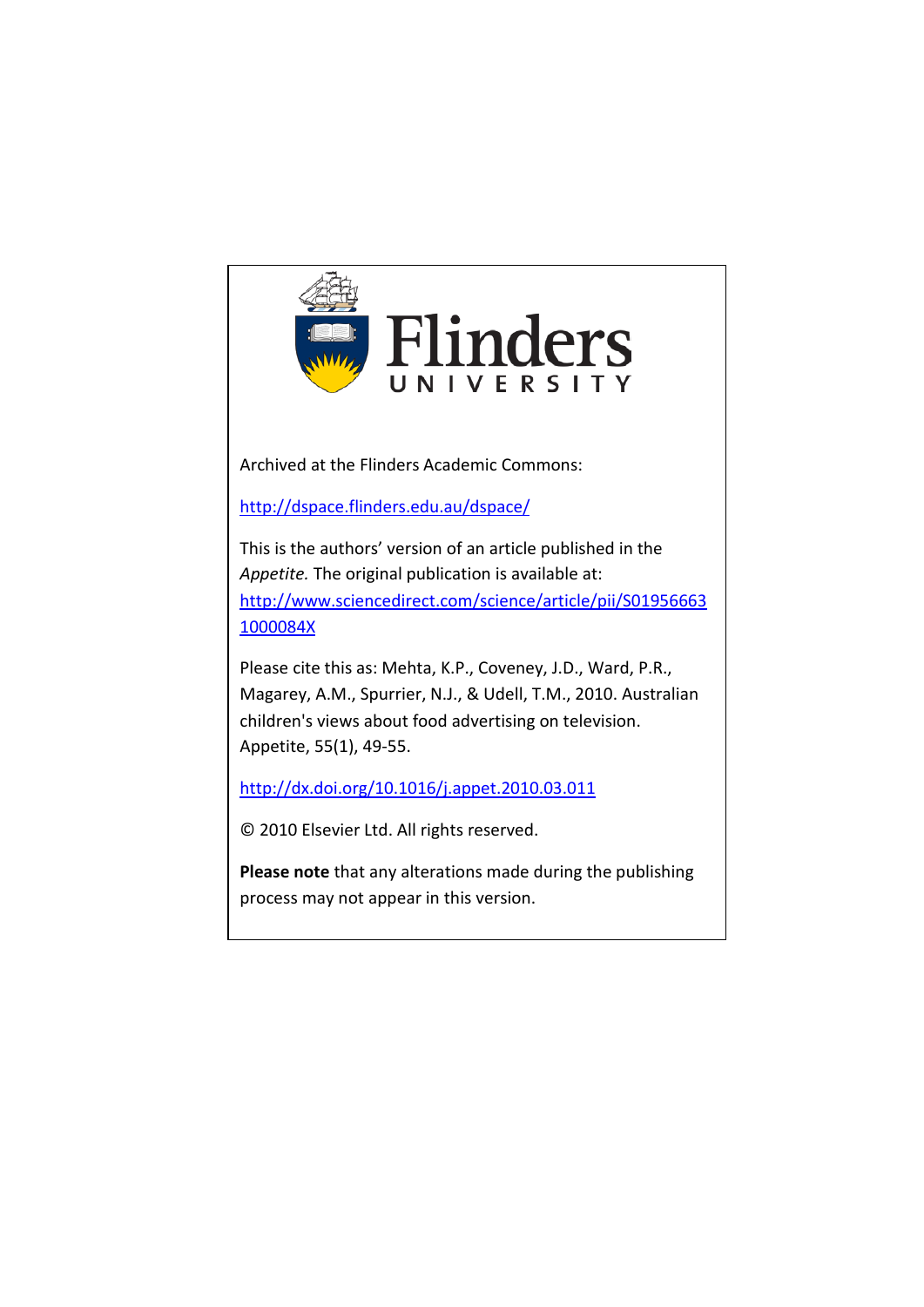#### **Australian children's views about food advertising on television**

# **AUTHORS**

Kaye Mehta<sup>a</sup> Nutrition & Dietetics, Flinders University PO Box 2100 Adelaide SA 5001 kaye.mehta@flinders.edu.au Anthea Magarey<sup>a</sup> Nutrition & Dietetics, Flinders University PO Box 2100 Adelaide SA 5001 anthea.magarey@flinders.edu.au

John Coveney<sup>b</sup> Public Health Flinders University PO Box 2100 Adelaide SA 5001 john.coveney@flinders.edu.au

Paul Ward<sup>b</sup> Public Health Flinders University PO Box 2100 Adelaide SA 5001 paul.ward @flinders.edu.au Nicola Spurrier<sup>c</sup> School of Medicine Flinders University PO Box 2100 Adelaide SA 5001 Nicola.Spurrier@fmc.sa.gov.au

Tuesday Udell<sup>d</sup> Heart Foundation 155 Hutt Street, Adelaide South Australia 5000 Tuesday.Udell@heartfoundation.org.au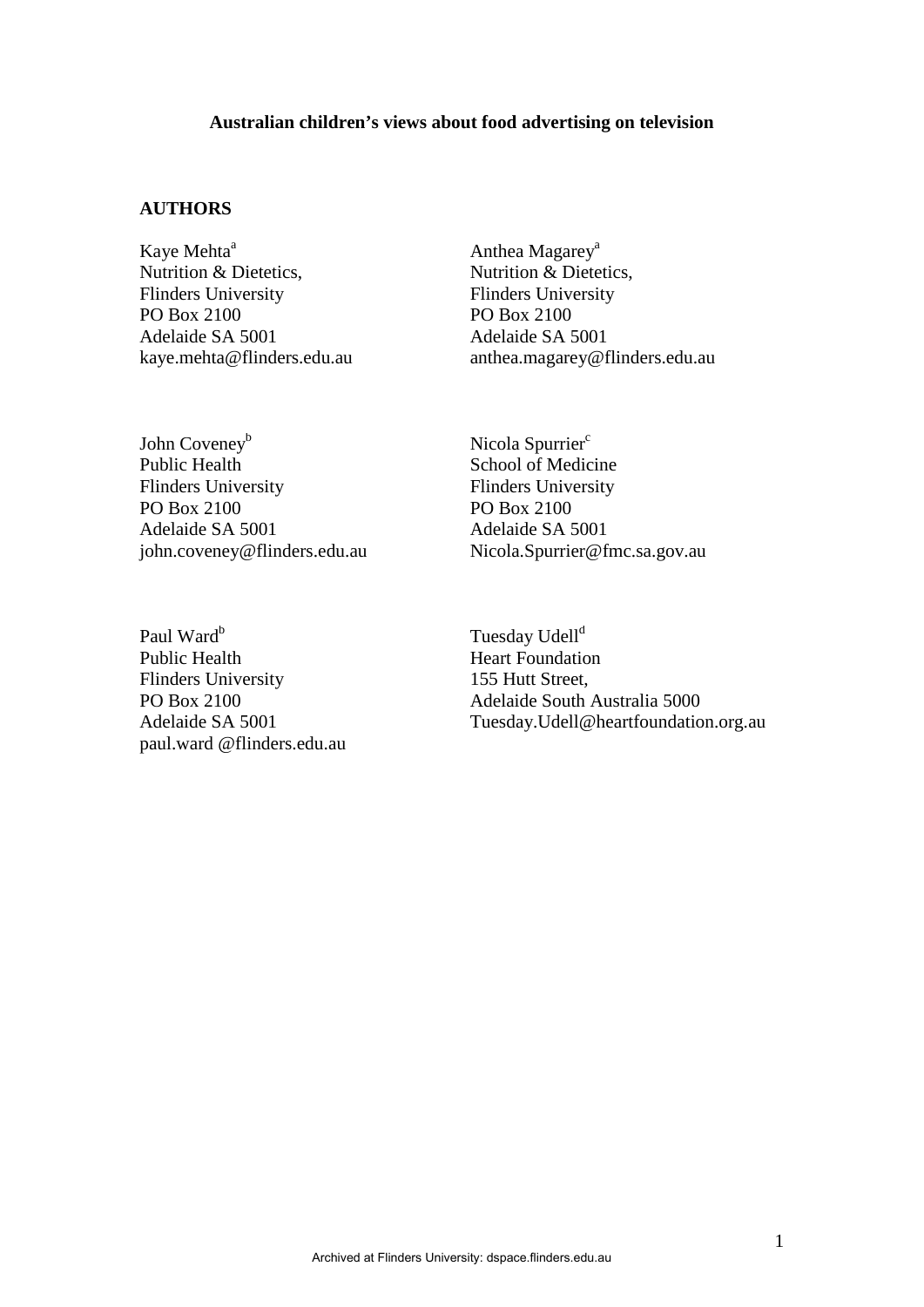#### **Australian children's views about food advertising on television**

1 **Abstract**

2 This study explored children's views about food advertising on television in the light 3 of recent public interest in childhood obesity and obesogenic environments. Thirty-4 seven children aged between 8–11 years, discussed their perceptions of food 5 advertising, in focus groups. The children engaged as consumers of advertising, 6 noticing technical aspects, and expressing their likes and dislikes of particular 7 techniques. While they understood the persuasive intent of advertising, they 8 nevertheless desired products and made purchase requests. They particularly desired 9 energy-dense nutrient-poor foods. The children demonstrated sophisticated levels of 10 advertising literacy through their articulation of problems such as deception, impacts 11 on children's health and wellbeing, and family conflict. They revealed themselves as 12 sentient beings, with the capacity to react, respond and reflect on their experience of 13 advertising. This study makes a contribution to research on consumer socialisation by 14 introducing the perspective of Australian children. As stakeholders in the childhood 15 obesity problem, the views of children should also be of interest to health policy 16 makers.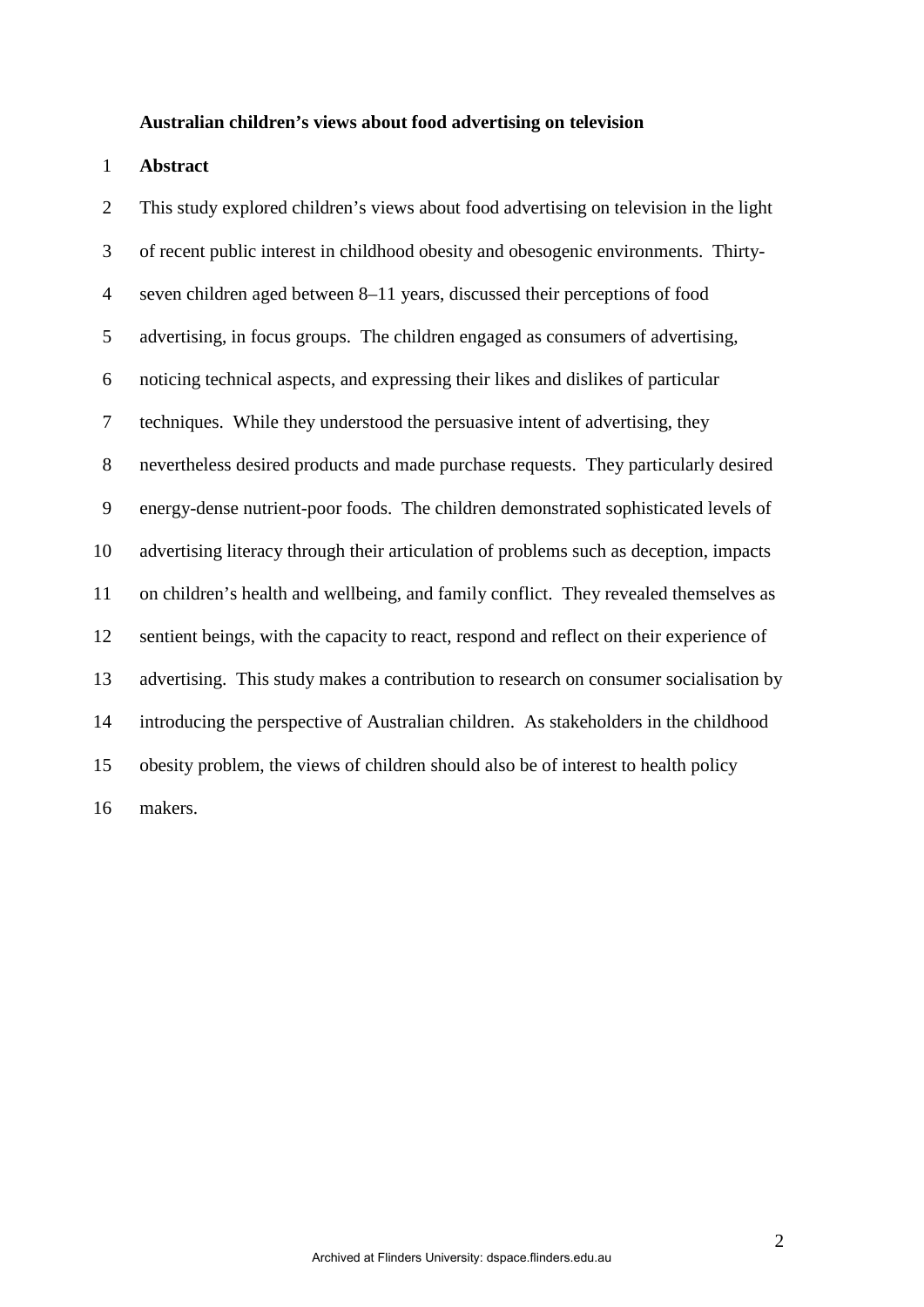## **Introduction**

The prevalence of childhood overweight and obesity, as measured by international child-specific BMI cut-points (Cole, Bellizzi, Flegal et al., 2000) is increasing worldwide , and prevalence rates between 25-30% are now common in countries like the United States of America, United Kingdom and Australia (Wang and Lobstein 2006; Australian Government Department of Health and Ageing, 2008). Childhood overweight and obesity is associated with many co-morbidities such as diabetes, cardiovascular disease, hypertension, musculoskeletal problems and obstructive sleep apnoea (Must & Strauss, 1999).

The marketing of energy-dense nutrient-poor foods to children, is well recognised as a probable factor in the complex aetiology of childhood overweight and obesity (WHO, 2003). A number of systematic reviews of the empirical research, have confirmed that food marketing does indeed influence children's food preferences, food choices and consumption (Hastings, McDermott, Angus et al., 2006; IOM, 2006). Australian children are exposed to high levels of food advertising (up to 30% of all advertisements during children's peak viewing times) and 50%-80% of advertisements promote energy-dense nutrient-poor foods (Chapman, Nicholas, & Supramaniam, 2006; Kelly, Smith, King et al., 2007; Zuppa, Morton, & Mehta, 2003). The highly advertised foods (fast foods, chocolates and confectionary) are characterised by the *Australian Guide to Healthy Eating*, as 'non-core foods' to be eaten sparingly, for the very reasons that they are energy-dense and nutrient-poor, and can lead to weight gain if eaten in excess (Kellett, Smith, & Schmerlaib, 1998). Current high levels of advertising of unhealthy foods gives children the message that these foods are normative and desirable, and consequently contribute to an obesogenic environment (Swinburn, Egger, & Raza, 1999).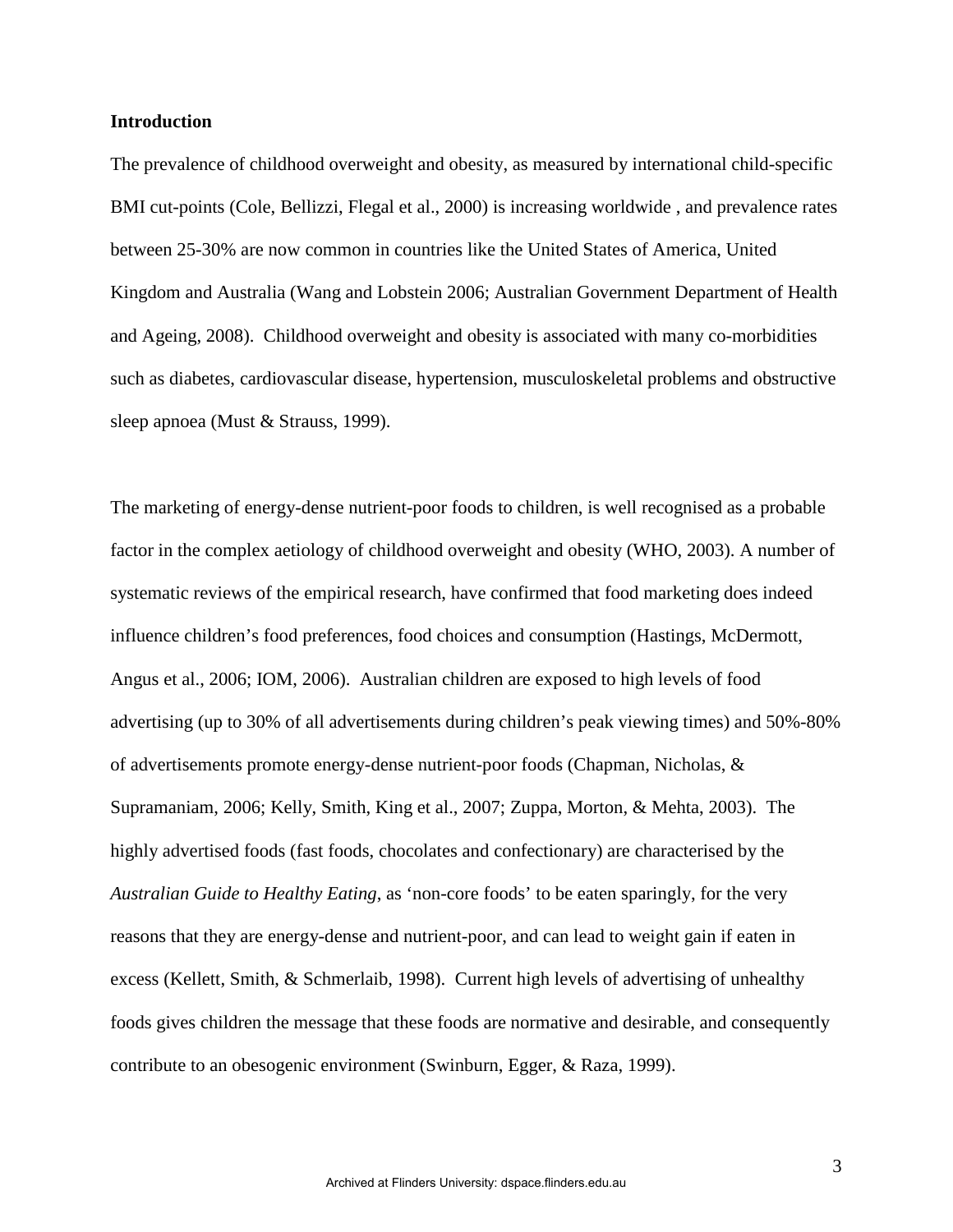Television advertising comprises the greatest proportion of investment by food companies on promotion of branded food products to children (OfCom, 2004). In the US companies spend an estimated \$10 billion per year on television advertising to children (Schor and Ford, 2007). Food and beverage companies also use other media to promote their products to children; these include: the Internet, children's magazines, movie-toy tie-ins, school and sports sponsorships, product placement on television programmes and movies, and point-of-sale promotion (Hawkes, 2004). Advertisers see children as a lucrative market to be tapped (Linn, 2004). In 2002, children aged 4 to 12 years in the United States, spent \$30 billion of their own money, and influenced up to \$600 billion of household expenditure (Schor & Ford, 2007).

Australian children aged 5-14 years spend on average 20 hours a week watching television, videos or DVDs (Australian Bureau of Statistics, 2006). Out of these 3 screen-based activities, children engage in watching television more than they do videos or DVDs (Roberts, Foehr, & Rideout, 2005). It is little surprise then, that television advertising is the dominant marketing strategy used by food and beverage companies.

The processes by which children understand and are persuaded by advertisements, has had a long history of research. Piaget's (1960) work on children's cognitive development, provided the theoretical framework for early research which showed that only by the age of 7-8 years, did children develop the capacity to consistently discern the persuasive intent of advertising . Theories of information processing described children's incremental development of capabilities for storage and retrieval of information, for example, analysing persuasion motives and product quality, (Roedder, 1981). It wasn't until children were 12 years and over that they routinely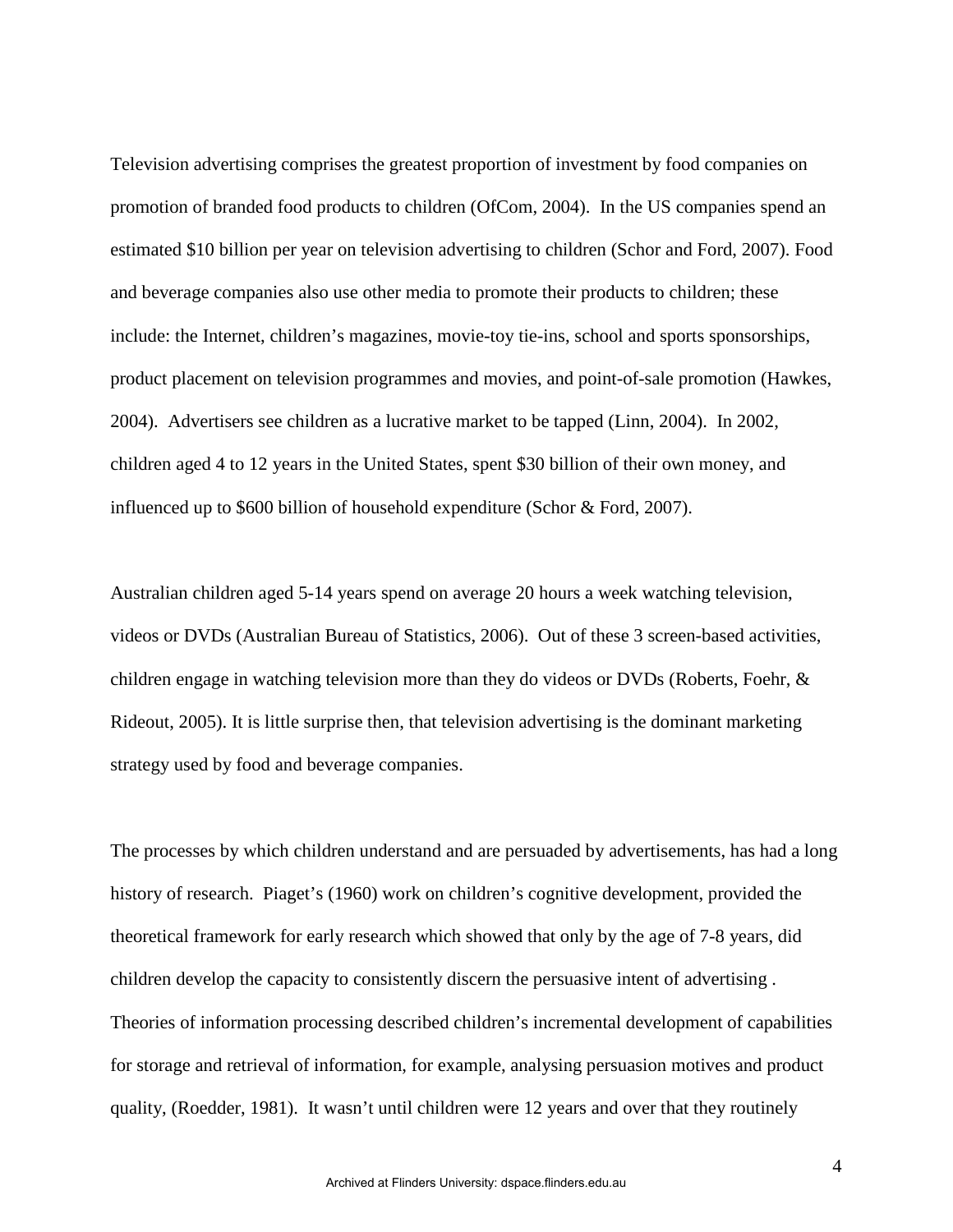viewed advertisements analytically. Information processing theories also provided a framework for describing how younger children focussed more on perceptual (peripheral) elements of advertisements, such as colour, sound and imagery, while older children focussed more on informational (central) aspects of advertisements (Roedder, 1981). The research on advertising literacy therefore proposed a single-staged developmental process whereby children incrementally acquired capacity to distinguish advertising content and understand persuasive intent. This evidence has been cited as proof that advertising to children under the age of 10 years is inherently misleading, and that young children deserve to be protected from the harmful effects of advertising (American Psychological Association, 2004).

It was assumed that skills in literacy would give children cognitive defence against the persuasive effects of advertising (Bouchard, 2002; Boush, Friestad, & Rose, 1994), however, it was shown that children as old as 11 years of age, did not automatically invoke these cognitive defences unless explicitly reminded to do so (Brucks, Armstrong, & Goldberg, 1988). The idea that young children are more susceptible to persuasion effects of advertising than older children, has been challenged by findings that children aged 7-16 years, in fact, showed more persuasion effects than younger children aged 2-6 years (Livingstone & Helsper, 2006). Livingstone and Helsper proposed that older children are more likely to be persuaded by central processing route, of the product message, and younger children to be persuaded by peripheral processing route, of the visuals, sounds, special effects, cartoon characters etc.

Nairn and Fine (2008) take the arguments beyond cognition and skills, and draw on new findings from neuroscience and psychology, to propose that marketing techniques which link positive experiences to product exposure, result in consumers developing preferences for those products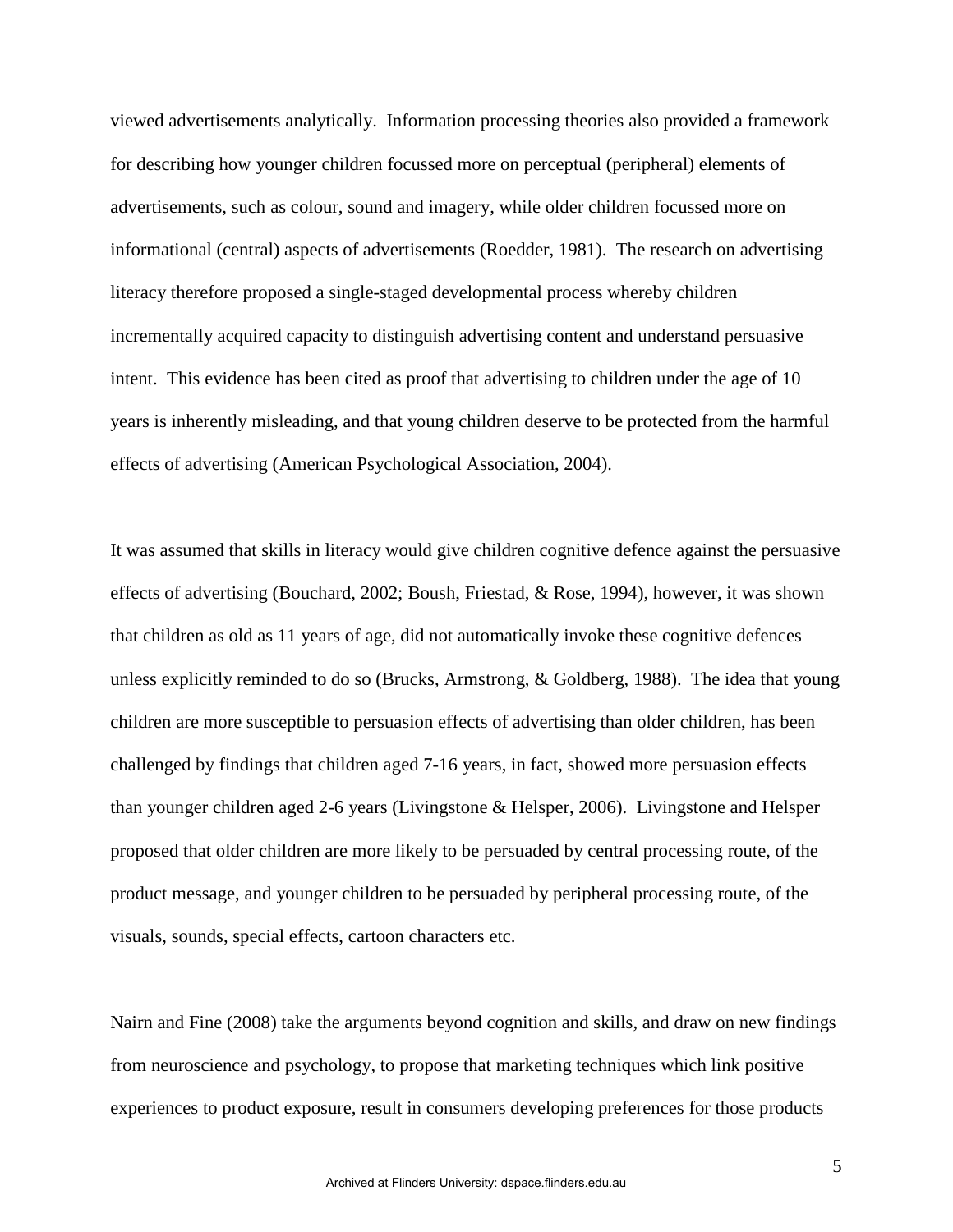in unconscious and non-rational ways. They distinguish between implicit (unconscious) processes and explicit (cognitive) processes and propose that implicit attitudes are stronger predictors of behaviour than explicitly held attitudes. Nairn and Fine, therefore reject age-based cognitive development as a benchmark for considering the ethics of advertising, and argue instead that questions about 'fairness' of advertising should rest on children's ability to resist implicit persuasion.

Food advertising to children is contested ground with pubic health practitioners and industry representatives debating causality of advertising in the childhood obesity epidemic. The food and beverage industry uphold their right to market their products and see children as a lucrative market to be exploited. They argue that children as young as four years of age understand the selling intent of advertising (Hanson, 2000). Public health groups, on the other hand, have defended children's vulnerability and rights to be protected, for example in Australia the Coalition on Food Advertising to Children has been a strong advocate in this area.

The policy debate in Australia on food advertising and childhood obesity, has included the views of health experts, politicians, industry protagonists and even parents (NSW Department of Health 2003; Ip, Mehta & Coveney, 2007). However the 'voice' of children has been notably absent. Children typically do not participate in the democratic process in spite of being the subject of much policy aimed at protecting their interests as a vulnerable group (Prout, 2000).

This research aimed to investigate young children's (8-11 years) views about television food advertising. The intention of the research was to bring the perspective of the 'target group (children)' into the debate on television food advertising and childhood obesity, by using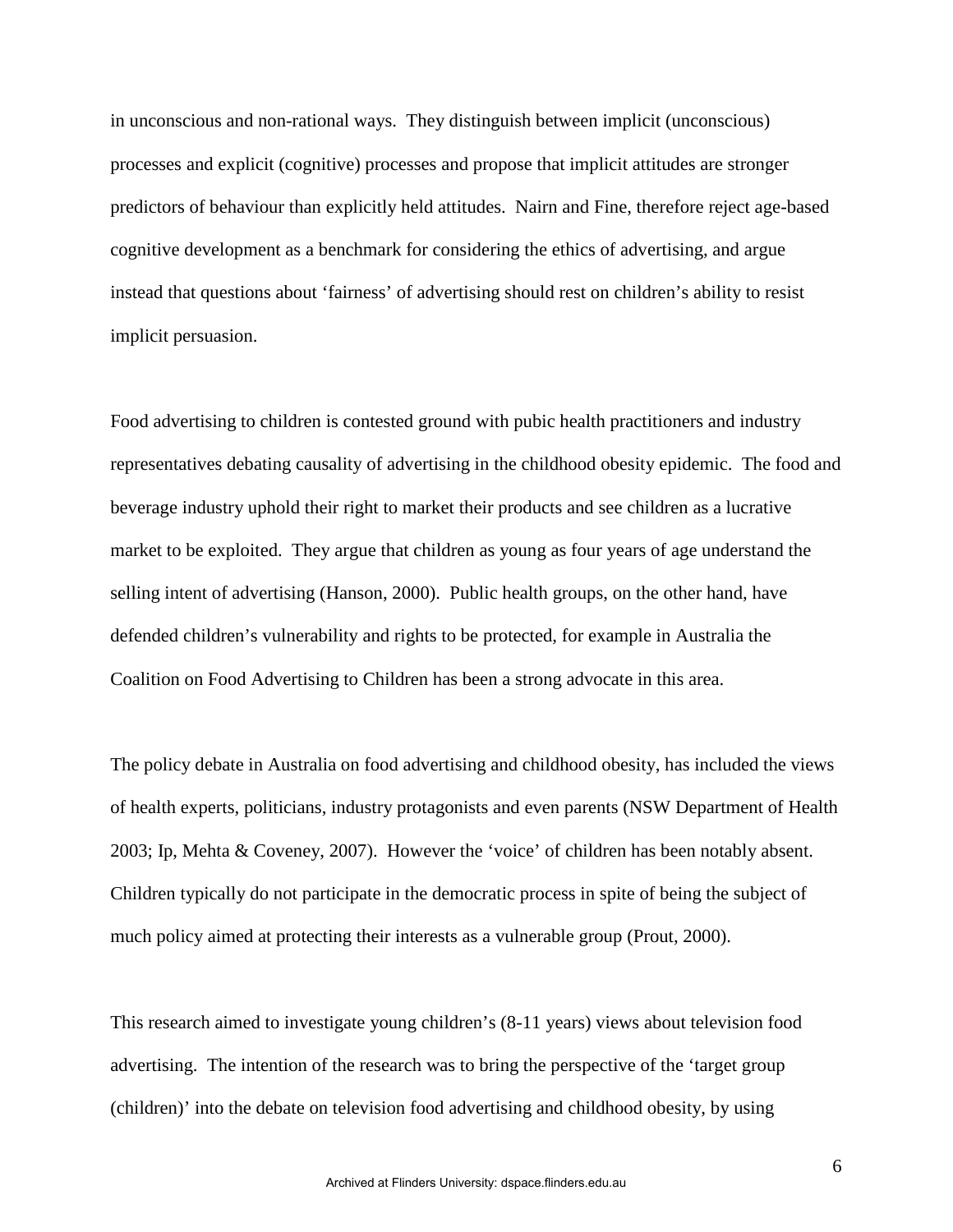qualitative methods. Notwithstanding the enormous research activity on advertising literacy and effects with children, few studies used qualitative methods to investigate how children think about advertisements. Moore and Lutz (2000) used in-depth interviews with children aged seven to 11 years of age, to explore how children think about advertisements. The present study assumed that children are competent and insightful informants about their lives (Prout, 2002), and as stakeholders in the policy debate, their views would be of interest to policymakers, food manufacturers, and advertisers, in their considerations of a way forward to resolve the problem of food marketing and childhood obesity.

## **Methodology**

There is a growing movement of researchers who are sensitive to children's own meanings of childhood experiences, and, who suggest that research should be embedded in an understanding of the sociology of childhood and the social construction of childhood (Alanen, 1992; Backett-Milburn, Cunningham-Burley, & Davis, 2003). For example, MacDougall, Schiller, & Darbyshire (2004) in their investigation of children and physical activity, developed a childcentred research methodology allowing children to capture their own meanings of physical activity by assigning them cameras. A child-centred approach to research is also consistent with primary health care principles, which recognise the importance of working with community members in respectful and empowering ways (Talbot & Verrinder, 2004).

Qualitative research using focus groups was the methodology chosen for this project, in order to allow the 'voices' of children to emerge in relation to their experiences of food advertising on television. Focus groups are a child-friendly research method because they are less formal than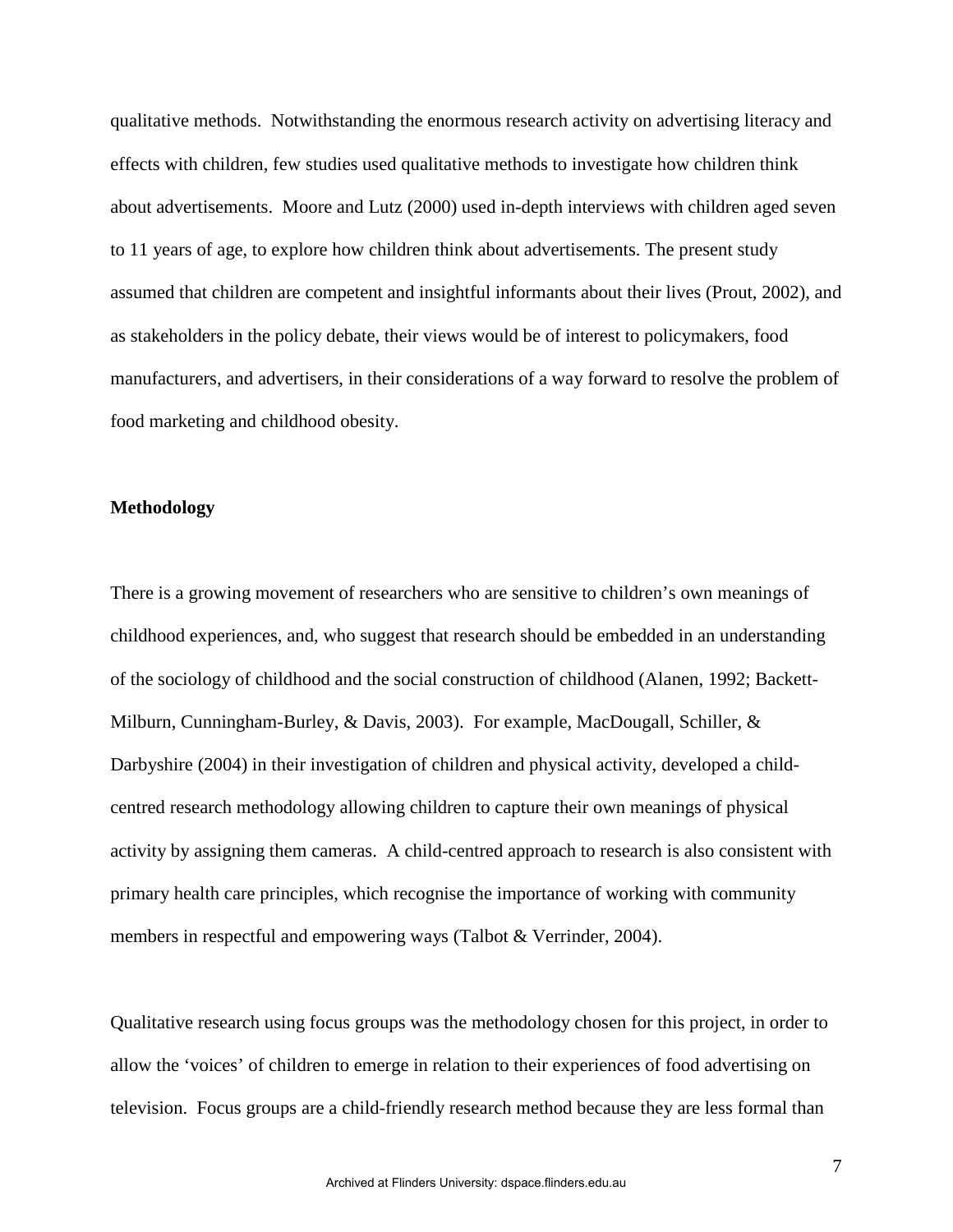individual interviews and fit with children's ways of talking amongst themselves (Darbyshire, Schiller, & MacDougall, 2005). Focus groups with children are nevertheless complex and challenging, requiring careful attention to the power dynamics between researcher and children, peer relations between children, and each child's cognitive understanding of the questions being asked (Mishna, Antle, & Regehr, 2004; Owen, Auty, Lewis et al., 2007). The methods used by Mishna et al. (2004) were followed as a guide to undertaking research with children in particular to provide children with age-appropriate information about the research, to obtain their assent to participate, and to reassure them that they could withdraw from the research at any time without penalty. Problems relating to power dynamics and peer relations, were averted as well as possible, with the skills of the principal researcher (KM), who brought to the research, more than twenty years of professional experience as a group facilitator. The focus group sessions were informal and encouraging, and there were no signs of tension or conflict observed in any of the sessions.

## Sampling

Children (boys and girls) aged 8-11 years were recruited from two primary schools located in metropolitan Adelaide, South Australia. The age group 8 - 11 years, was chosen in recognition that by age 8 years, most children have acquired a cognitive understanding of the persuasive intent of advertising (John 1999; Kunkel, 2001). The schools represented different socioeconomic strata, with one school situated in an area of relatively high socio-economic status and the other, in an area representing the mean for Adelaide (Public Health Information Development Unit, 1999). Two teachers from each school volunteered their classes to participate in the research project. In return for participating in the research, the classes were offered an education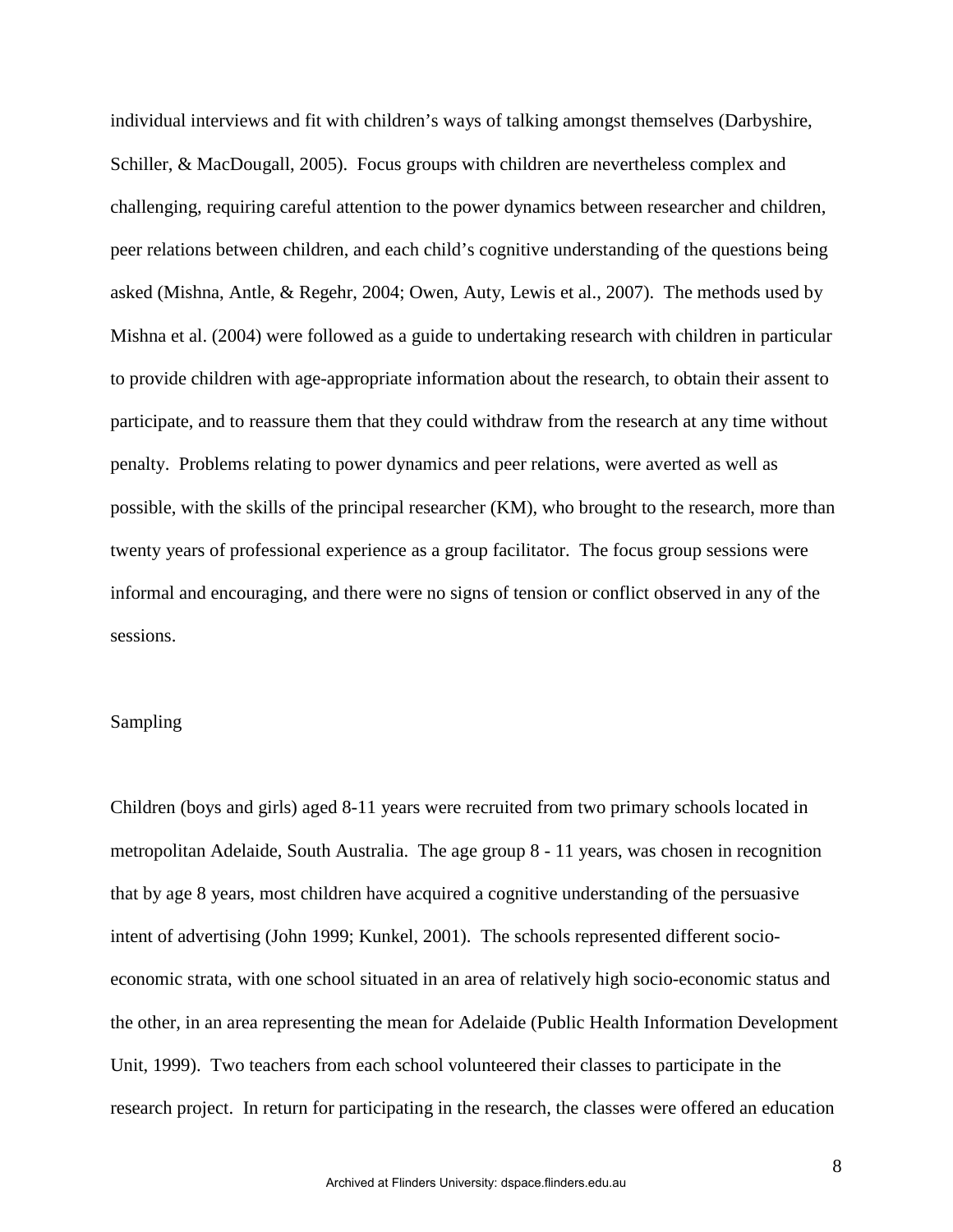session on 'television food advertising to children' that was provided after the research data had been collected, in order not to bias the children's responses.

#### Recruitment

The principal researcher (KM) and research assistant (TU) visited the respective classes, spoke to children about the research project, and invited them to participate in the focus groups. Thereafter, letters of invitation were sent to parents and carers and those children who returned signed consent forms were eligible to participate in the focus groups. Children were given written information about the research project, in the form of a child-friendly pamphlet and were encouraged to make their own decision about participating in the study.

Data collection and analysis

Each class contributed 1 to 2 focus groups, each comprising  $4 - 6$  students (see Table 1). The focus groups were conducted in a dedicated room (not the classroom) in each of the 2 schools, and lasted approximately sixty minutes. Each focus group was facilitated by the principal researcher (KM), supported by research assistant (TU). Each child was assigned a letter and number corresponding to their focus group, for example A 1-6, B 7 – 11 and so on.

Insert Table 1

At the start of each focus group, the principle researcher went through the information pamphlet and ensured that children understood the purpose of the research, the methods for collecting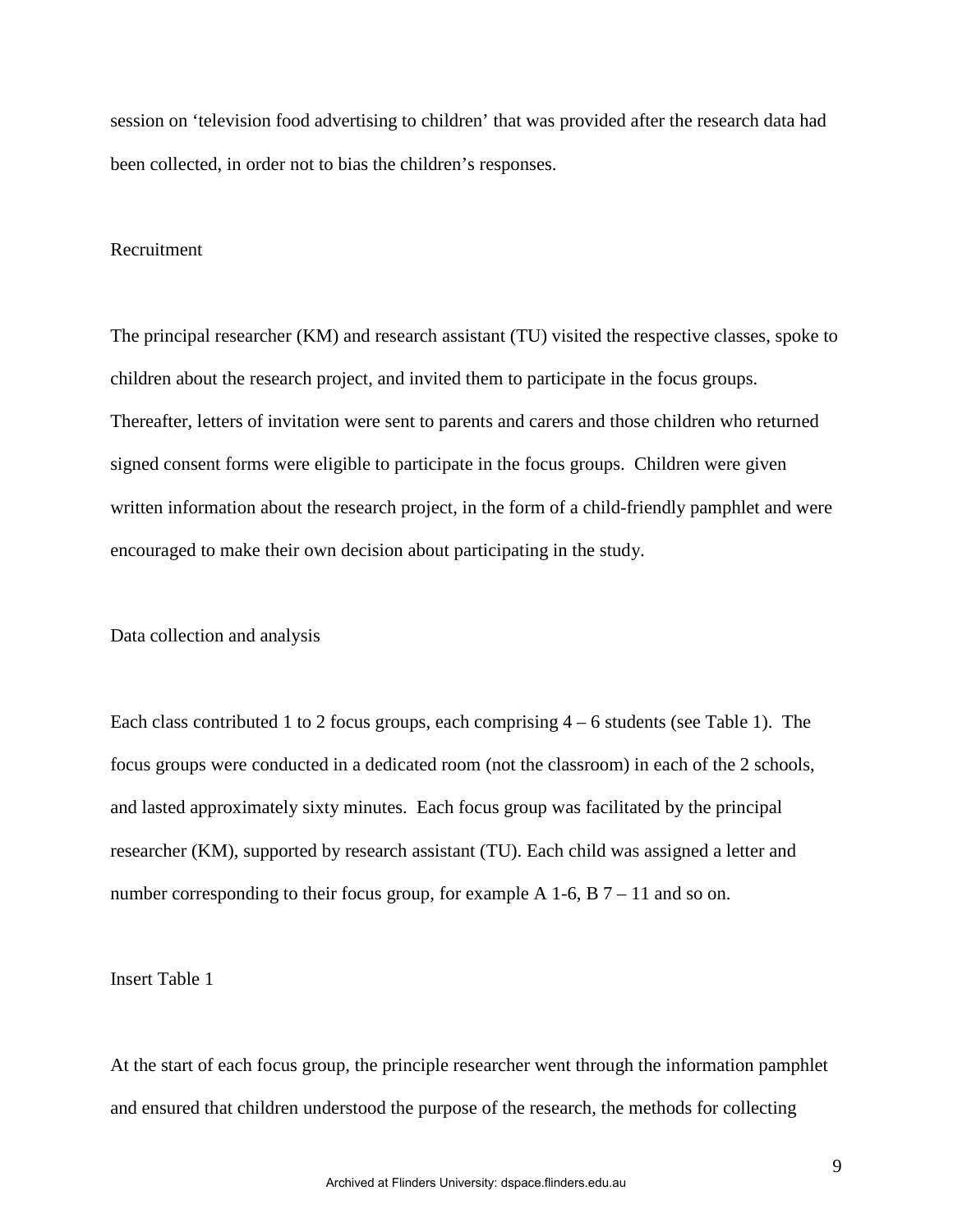information and their rights to withdraw at any time. Before commencing the focus group session, each child signed an Assent Form that affirmed their understanding of the project, their agreement to take part and their understanding of their right to withdraw at any time.

Children were provided with a healthy snack (small box of dried fruit for each child), to eat during the focus group and they were encouraged to bring their own water bottle into the session. Half-way through the focus group, children were led in a stretching and jumping exercise to provide them with an opportunity to move around and defuse any discomfort caused by sitting down for an extended period. At the start of each focus group, students were given a hand-size 'squeezy ball' to play with during the interview; this also served as a 'gift of appreciation' for participating in the research. These strategies acknowledged the demands on children to sit and concentrate for an hour in the focus groups

The focus groups used a semi–structured interview schedule to explore how children experienced and responded to television food advertisements. The Interview schedule is described in Table 2.

### Insert Table 2

The focus groups were audio-taped and transcribed verbatim by the principle researcher in all instances except for two focus groups, one of which was transcribed by a transcription company, Outscribe (www.outscribe.com.au) and the other by research assistant (TU).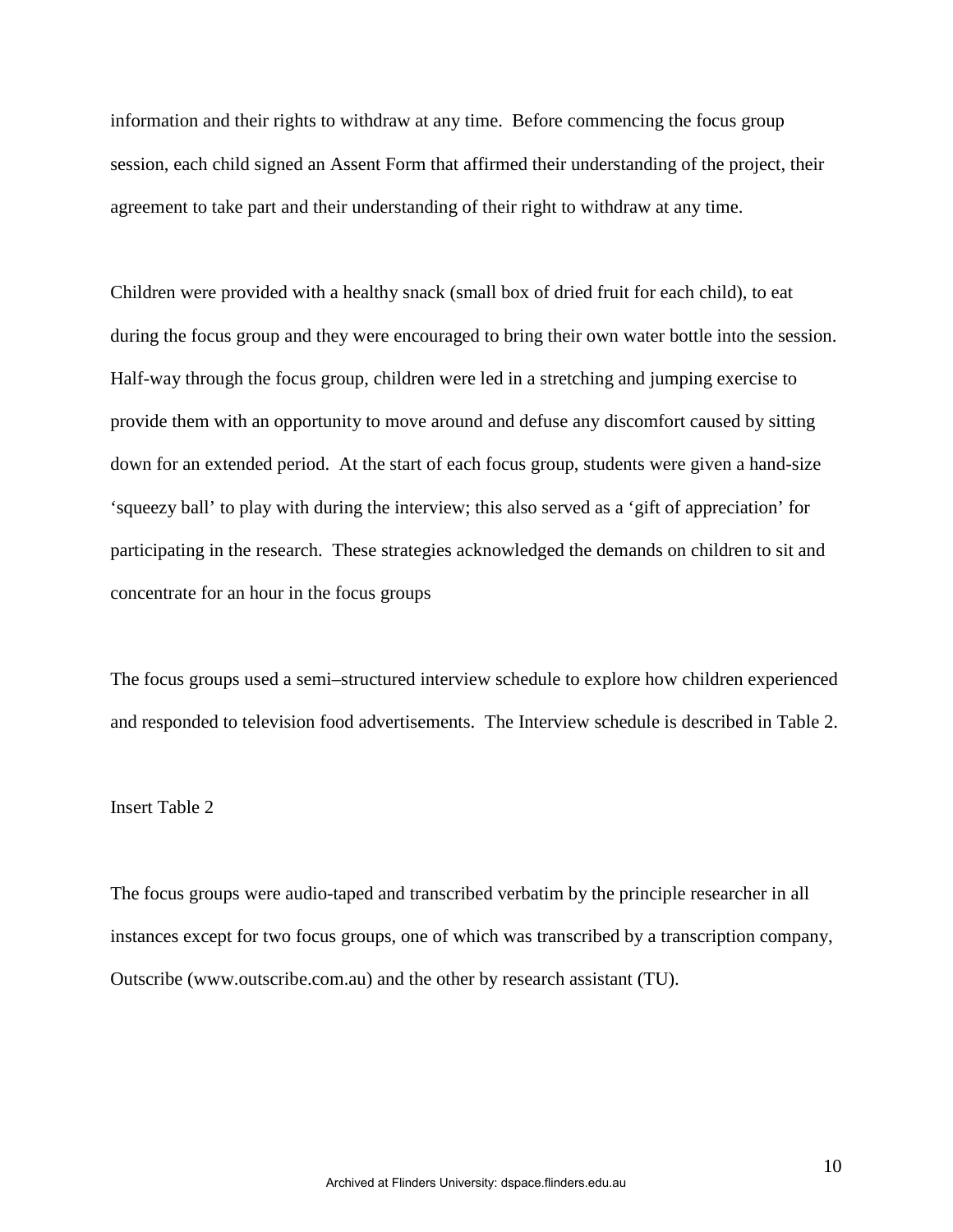The data was subjected to systematic content analysis to uncover themes. Coding was developed from the line of questioning in the focus groups, for example, the question, '*What do you like about the ads?'* yielded the category: '*What children liked about advertisements*.' Each child's response under the categories was labelled to identify the child and focus group; in this way the total number of responses as well as the spread of responses across children and focus groups, was recorded. For example 'A1' represented the first Child in Group A. Themes were developed from responses that were shared by a number of children across focus groups.

Rigour and credibility of the data analysis was achieved in a number of ways. Four transcriptions of focus groups were cross-checked by the research assistant, thematic analysis was substantiated by all members of the project team through regular meetings to discuss findings and agree upon themes, and the findings were triangulated with published literature.

## Pilot-testing

The interview schedule, child-information pamphlet and assent-form were pilot-tested on a group of 4 children aged 8-11 years. The material was modified in response to their feedback.

#### Ethical Matters

Ethics approval was obtained from the Social and Behavioural Research Ethics Committee of Flinders University of South Australia, and also from the Networked and Learning Community of Department of Education and Children's Services South Australia.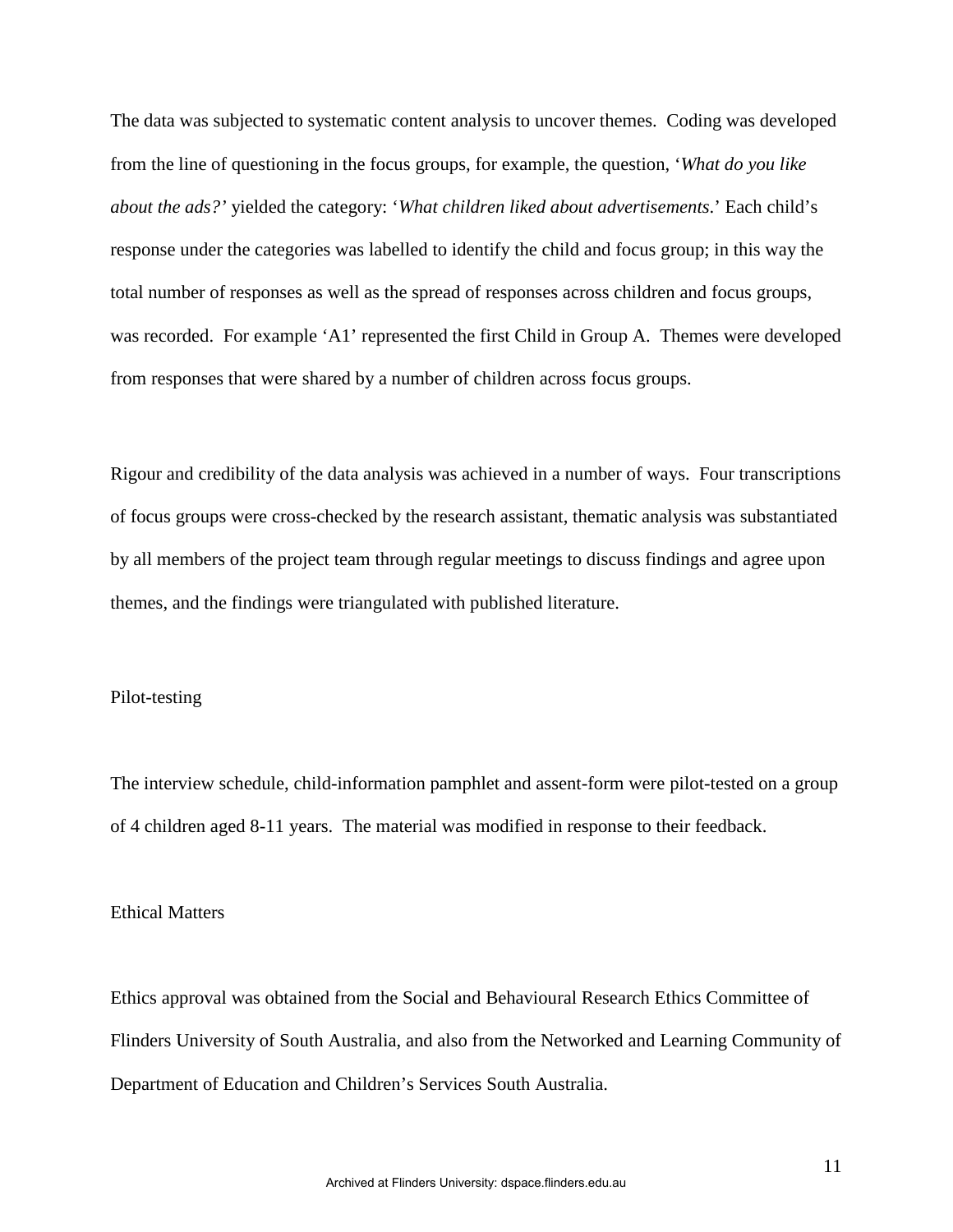Members of the research team, (Kaye Mehta and John Coveney) declared their membership of the Coalition on Food Advertising to Children (CFAC), to teachers and parents as part of the research information process.

Communication of findings to children

An information sheet containing a summary of the research findings was provided to both schools for distribution to children and families.

## **Research Findings**

Thirty-seven children, aged 8**-**11 years, participated in seven focus groups. All groups were mixed gender, with girls outnumbering boys in all groups (Table 1).

The children's responses as a whole, were subjected to qualitative analysis to identify major themes, representing their views about television food advertising. The data was analysed to distinguish any difference along gender, age or socio-demographic lines. This paper presents findings about children's views about advertisements, in other words, their advertising literacy, as well as their responses to advertising, that is to say, advertising effects. The comments made under each category are presented as: number of comments made and percentage of total number of comments for that category. As the focus groups were conducted in a conversational style, some categories collected more than thirty-seven comments and some categories collected less.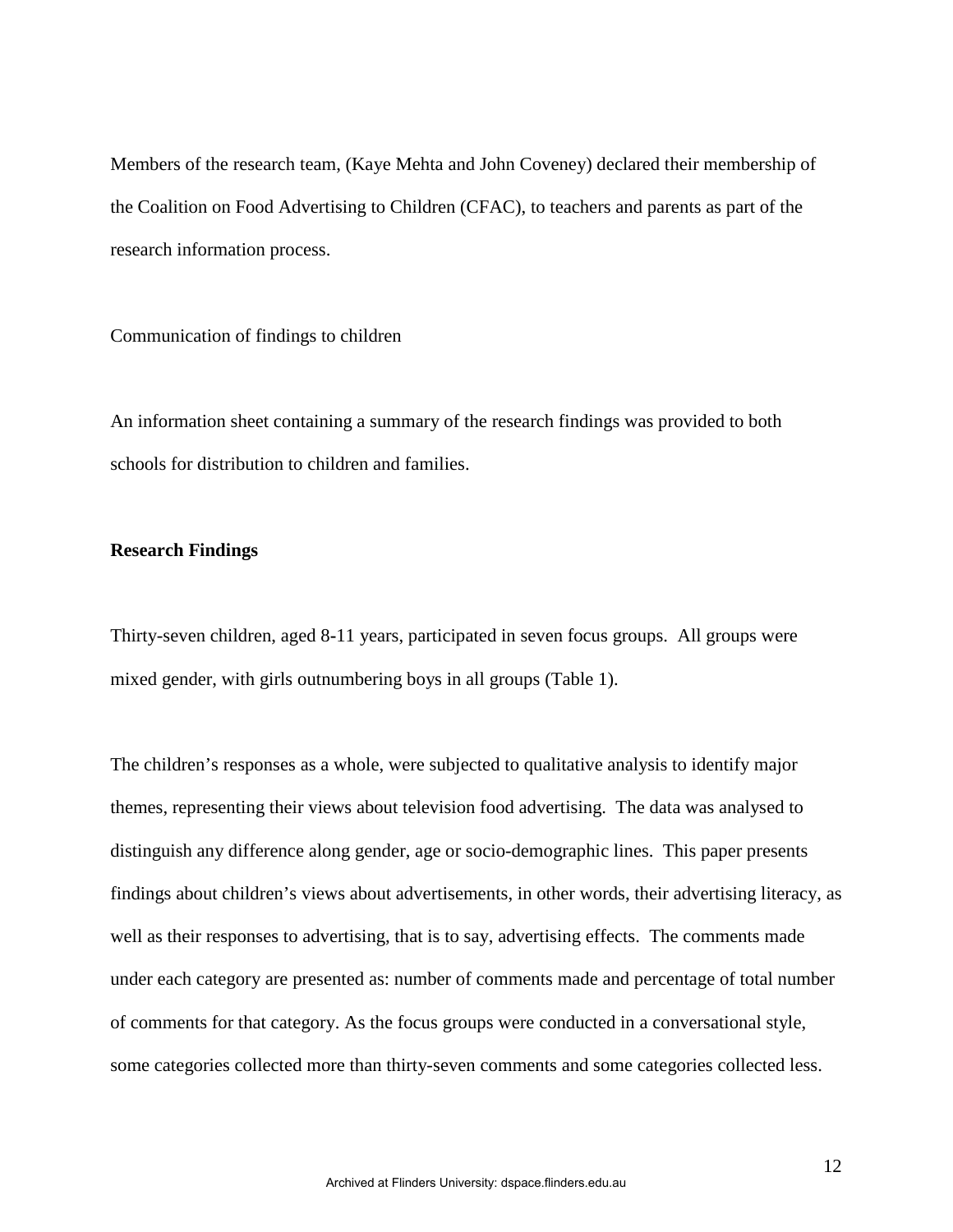Quotes are used to illustrate the themes. Children are identified in their quotes, by the focus group letter (A-G) and their designated number (1 -37).

While the focus group sought to find out their views about food advertisements, the children nevertheless spoke about a variety of advertisements, including non-food advertisements.

What children noticed about advertisements

The children discussed television food advertisements which they remembered, and which they liked (n=61) or disliked (n=53). They described in detail their reasons for liking or disliking advertisements, invariably naming the advertisements to illustrate their points. The advertising features that appealed to children related mainly to creative and technical production. These were: story-line (n=21, 34%) visuals (n=14, 23%) and music (n=11, 18%).

*"I remember one from McDonalds how there was the quarter pounder that's like…And uhmm he asks her if she wants tea and he puts the kettle on the burger and then the kettle whistles ;Its a chilli burger" C.16* 

*"Starburst Squirts; … and when he bites the thing and it squirts out, and it pokes another guy in the eye, and he …flings a big bit of meat in the air and it lands on a tennis ball thing, and the tennis balls shoot everywhere in the house and the…;[Children giggle/chortle]". E.25* 

*"ahh, I like the Cadbury favourites one cos it has like, singing in it and things, and yeah they have like, its well designed and things, and they have like rhymes and words and stuff; I think, ….I think its something like …a Flake for Jake, and a dream for Jean". E.22*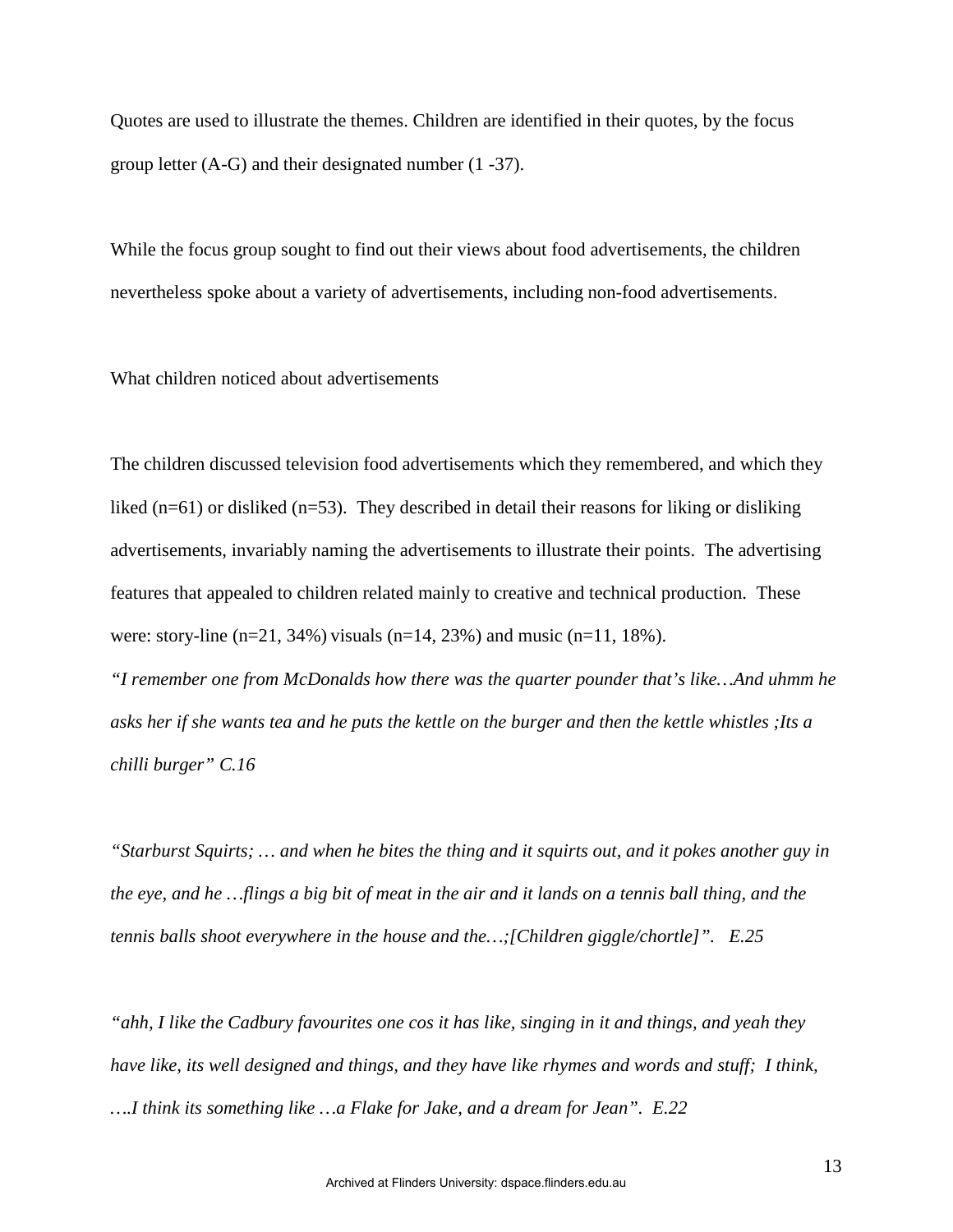The food advertisements that children named as most appealing  $(n=28)$ , represented confectionary  $(n=15, 25%)$  and fast foods  $(n=13, 21%)$ . Interestingly these have been found to be the most highly advertised food categories during children's peak viewing times (Chapman, Nicholas, & Supramaniam, 2006; Kelly, Smith, King et al., 2007; Neville, Thomas, & Bauman, 2005; Zuppa, Morton, & Mehta, 2003).

In describing advertisements that they did not like, the children suggested reasons, such as: repetition (n=10, 19%), boredom (n=7, 13%) and sound (n=7, 13%).

*"…its like teasing you to get it, cos its showing over and over again, and you're not allowed to have it but its teasing you, because its right there in front of your face" B.9* 

*"I think ads are too long in between the movies; yes, cos, like its really boring because you just want to watch the movie straight off and then the ads come on…". B.8* 

*"…just that song, and it always come on and it annoys me" F29* 

Children's understanding of persuasive intent

The children in this study showed a clear understanding about the intent of advertising (n=36), namely to sell products and make money (n=12, 33%), and to stimulate the desire for consumption (n=9, 25%).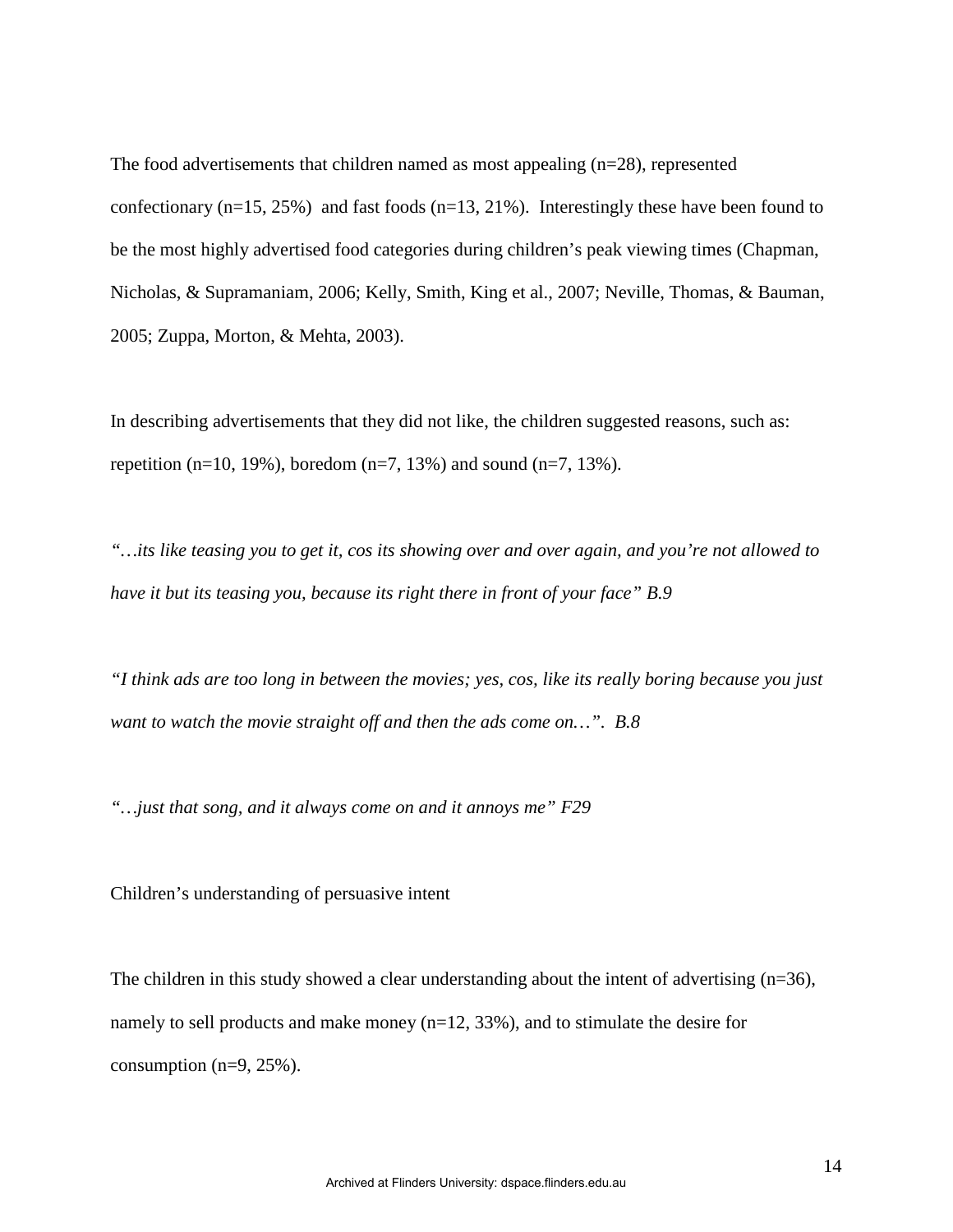*"…they want you to like, want you to eat their food, so they can get lots of money, and have more businesses, so then more people buy it;…To get children to, to get adults to buy the foods". A.1* 

*"…they try to make you feel happy about the ads …and to buy it"; F.29* 

## Usefulness of advertisements

The majority of children considered advertisements not to provide much benefit to children and their families (n=16, 84%). The main reasons offered were that advertisements promoted unhealthy foods and contributed to family conflict.

*"… because if you like it some people would eat too much and then they might get fat; …and when they grow up they don't need all that and they get fat" A.1* 

 *"its unhelpful for the parents;…little kids who like having a tantrum" C.17* 

Those children who considered advertisements to be useful cited product information as the main reason (n=3, 16%).

*"… some of them, they'll be like, one of them could be saying 'that the other one's are full of this much fat', but they wont say their's, but then the other one will say, 'the other one is made of this much fat', so then you know what is in each one …"C15* 

## Truth in advertising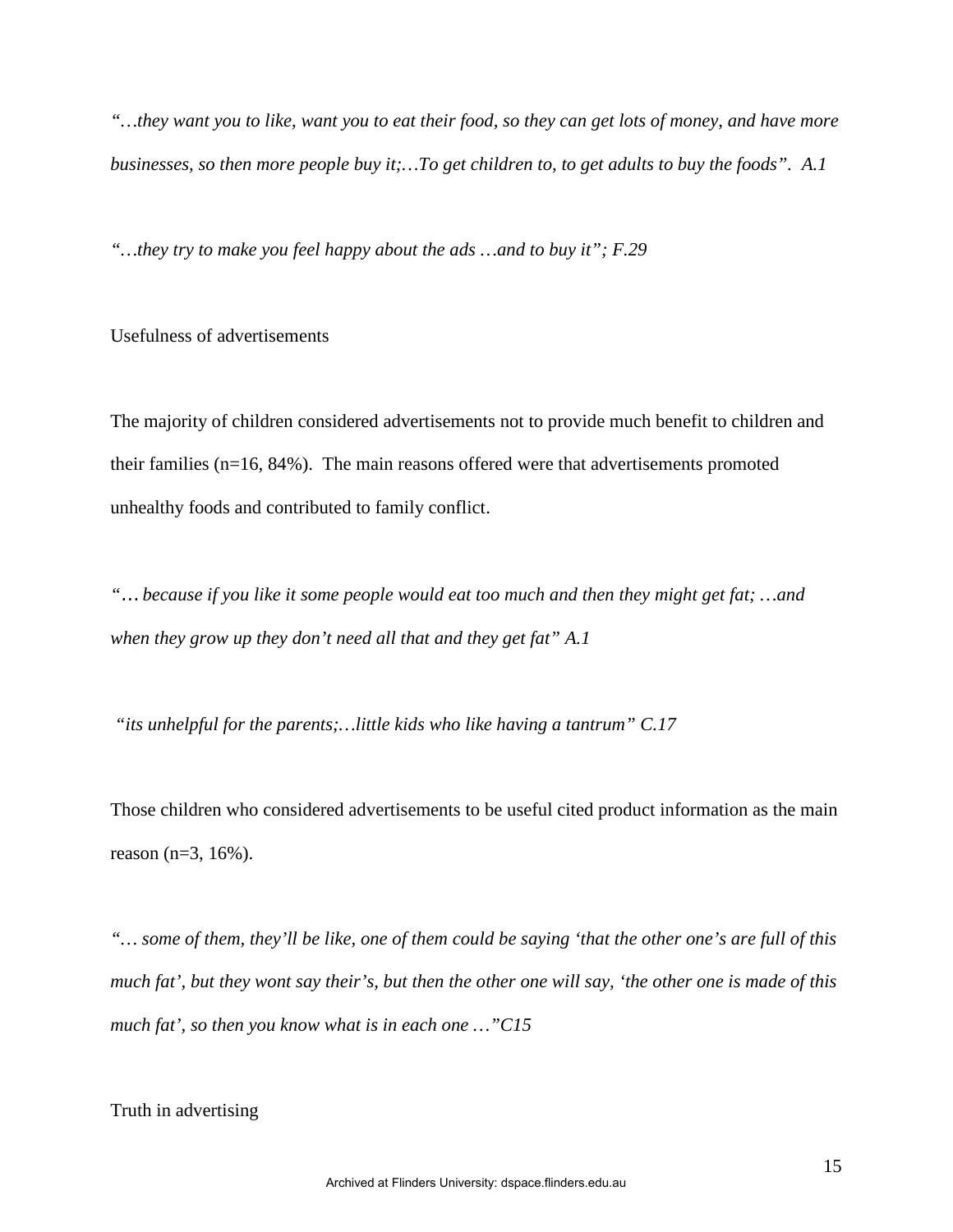In response to the question "Do you think that ads tell you everything about the food product" all focus groups responded with a chorus of "No".

Two themes emerged that described children's scepticism about truth in advertising (n=28): omission of nutrition or ingredient information (n=17, 61%) and exaggerated positive representation (n=5, 18%).

*"They put in probably the best details and the bad details like, if you had too many of em you could have like a heart attack or something cos they're bad, like they wouldn't say that, they would say 'ohh, they're just delicious, buy em', something like that; …like they leave out the negative and put in the positive." B.8* 

*". …and like they're so colourful and they look so good to eat, it can't be possible, its too colourful." C.16* 

### Premiums and competitions

Premium offers are defined as, 'anything offered with or without additional cost that is intended to induce the purchase of an advertised product or service' (Australian Communications and Media Authority, 2009). Competitions, toys and other give-aways are examples of premium offers. Premium offers were a special concern for some children (n=30). Those children expressed disillusionment and disappointment with competitions and give-aways in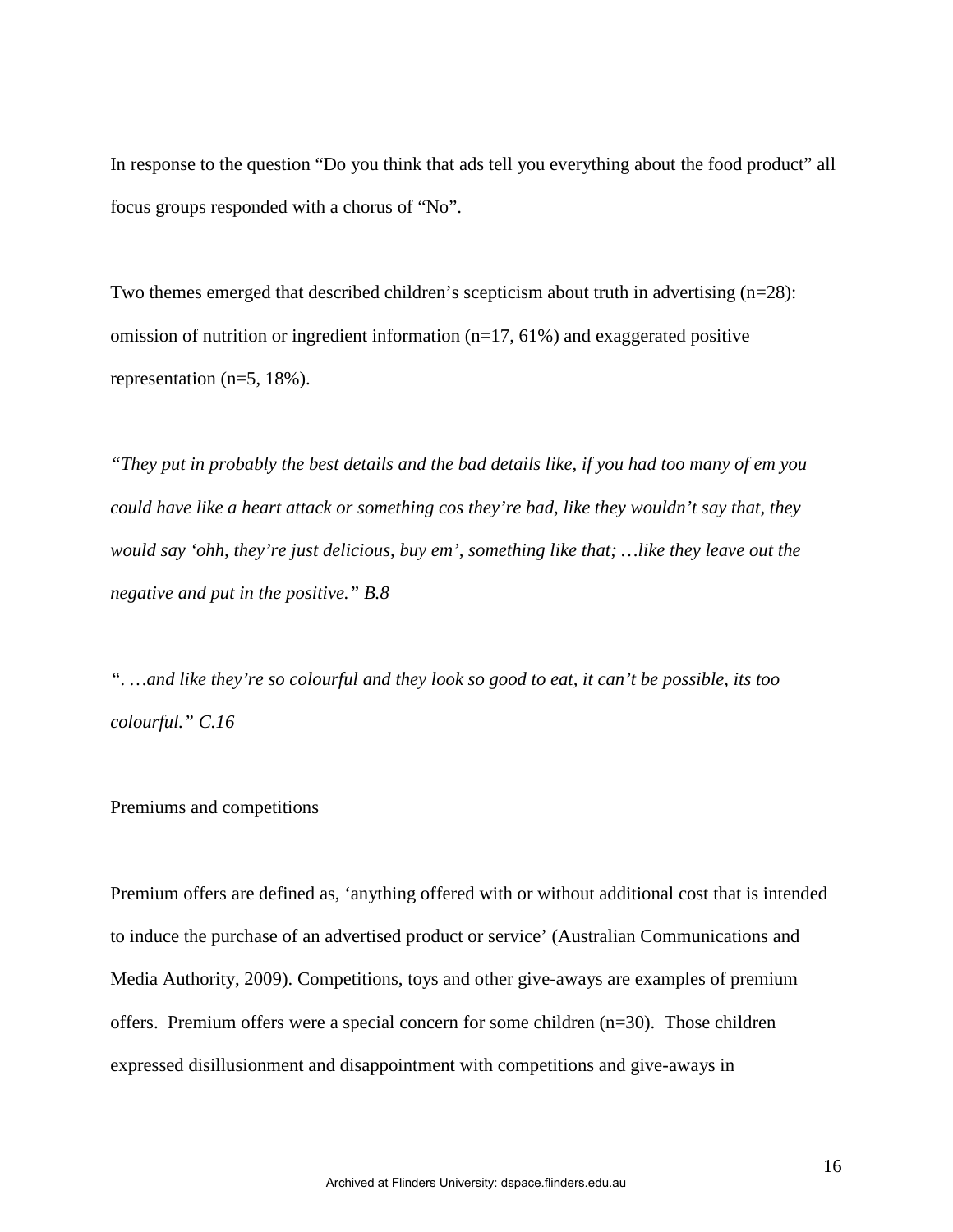advertisements. They felt enticed to enter competitions under false pretences because the actual chance of winning was actually slim  $(n=10, 33\%)$ .

*"…with Picnics and maybe Cherry Ripes or something, it says there's a chance that you find a picture of someone or something on the back of it then you can win \$250,000. Like if you're really smart, you know that the chances are that you're going to win it, is about 20 million to one, so there's no point…". F.29* 

They described feelings of disappointment at not winning competitions or not finding the promised toy  $(n=5, 17\%)$ .

*"…another thing is people put competitions into food, like with King Kong in the Rollups, like the Special K two-way challenge thingy … you can buy it for a CD; It's good but if you don't win, it kind of depresses". G.36* 

*"I got this Sultana Bran and it said you can get this King Kong watch, so I took it home and when I opened it there was nothing there, so I haven't even eaten it since; cos I'm so angry at them; I'm not going to eat again; I'm so angry, they probably don't even have any of them". F.29* 

The lack of feedback from competition organisers was a source of annoyance (n=9, 30%).

*"About like getting those weird prize thingies, even if you do have a very high chance of winning, you don't normally get like a reply ever again because once I wanted to get this thing,… but they*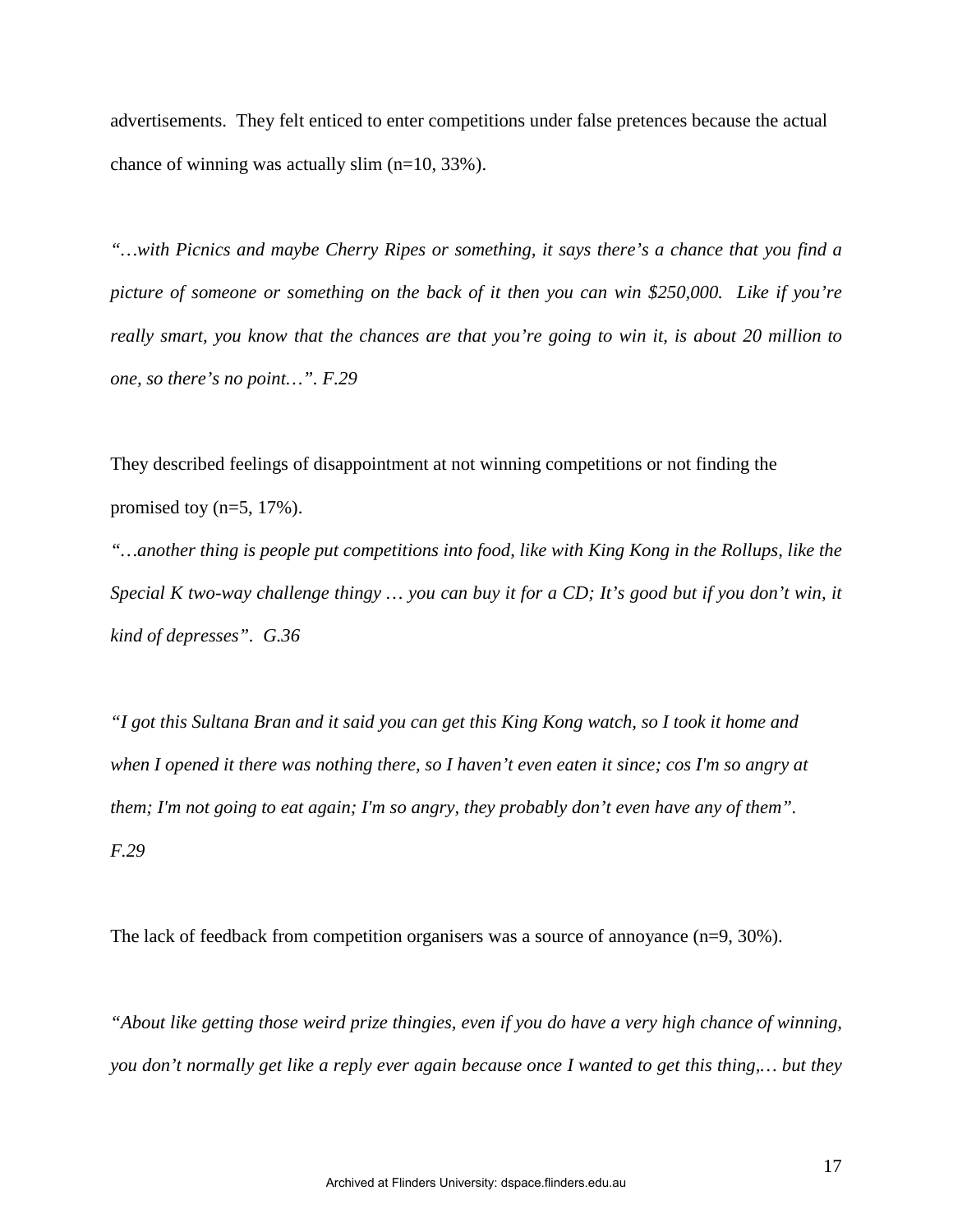*never replied so I didn't know if I had a chance of like being a runner-up or anything; [felt] like frustrated and anxious … not upset but very frustrating". F.28* 

Ethics of advertising

Ethical issues in advertising, was another theme that emerged from some groups (n=15). The children discussed their concerns about the overriding objective of advertisers to make money and sell products (n=2,13%), manipulation of truth (n=7, 47%), vulnerability of young children  $(n=1, 7\%)$  and development of consumerist values  $(n=1, 7\%)$ .

*"I don't actually think that they really care about the ads what they make, all they really care about is the money they make". B8* 

*"Some big food companies often lie to make you buy it". F32* 

*"…many younger kids don't have minds like a few of the older kids, like, us, we are still young but we don't have, at least we have more mature minds, and uhmm like, because we know about chocolates and that, but little kids they just see it and they want it, and they don't realize like, we don't realize that the companies put TV ads on because of that reason, because little kids are still there and uhmm, like we don't want to buy them but the little kids will, and that's how they keep the companies still going". B.8* 

Responding to advertisements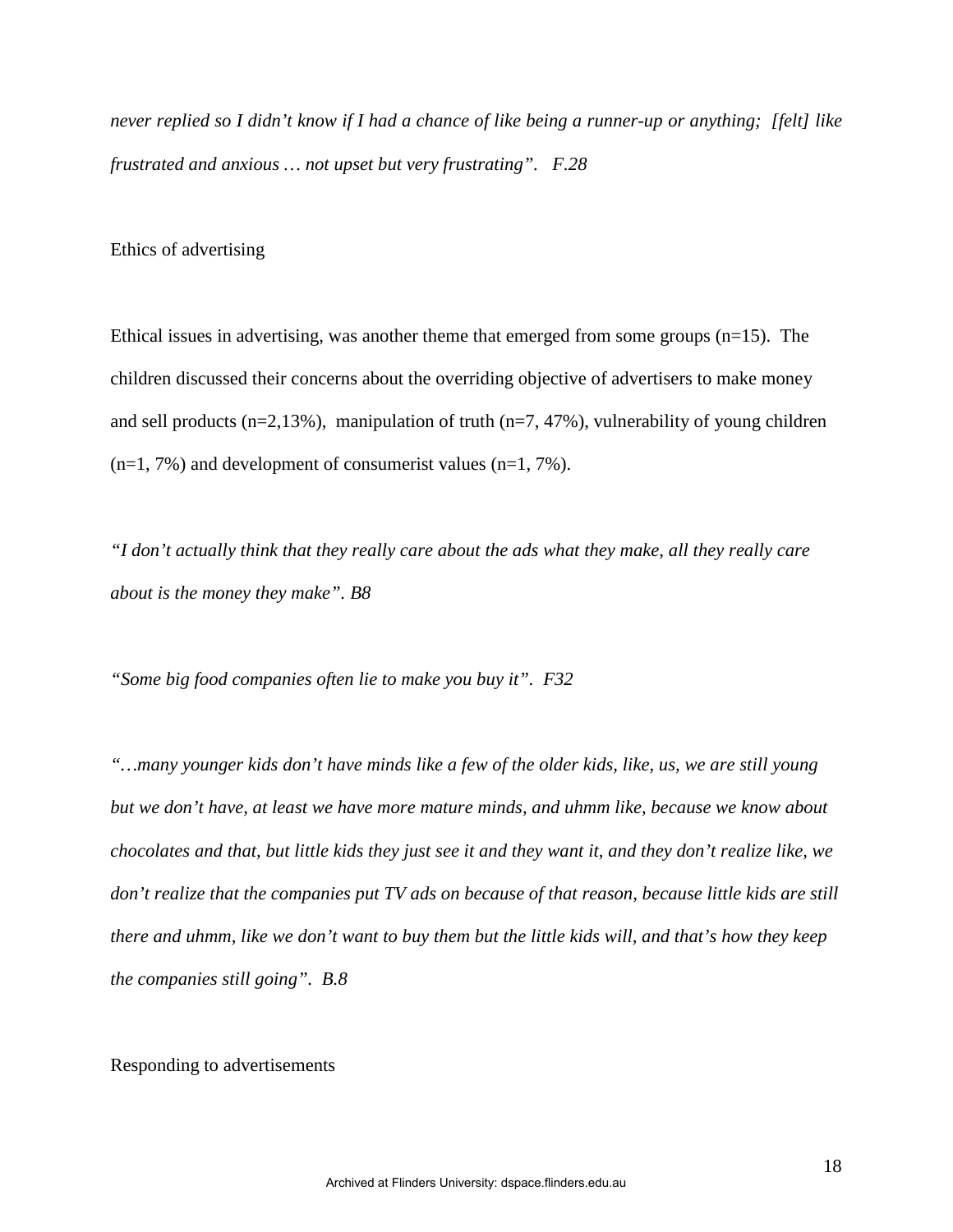The children in this study responded to food advertisements at either end of the continuum of 'pester power'. The term 'pester power' was coined by marketers to describe the phenomenon of children nagging parents to purchase products they desire (Centre for Science in the Public Interest, 2003).

Purchase requests to parents and care-givers was the dominant response (n=31). Children described making their requests in the context of family food purchases (n=14, 45%), on general unspecified occasions ( $n=11$ , 35%) and, directly after advertisements ( $n=5$ , 16%).

*"…when the ads are on I call them [parents] and say, 'you know, buy it the next time we go to the shops' and she'll say yes or no." A.5* 

*"… straight after the advert; McDonalds or Hungry Jacks; I say, 'ahh, can I please have McDonalds'." E.23* 

The children named ten branded food products as targets of their purchase requests; these were: fast foods (n=5, 50%) and confectionary (n=3, 30%). As previously stated, fast foods and confectionary are the food categories most highly advertised to children (Chapman, Nicholas, & Supramaniam, 2006; Kelly, Smith, King et al., 2007; Zuppa, Morton, & Mehta, 2003).

The other class of responses made by children were at the opposite end of the 'pester power' continuum namely, repressing purchase requests (n=9).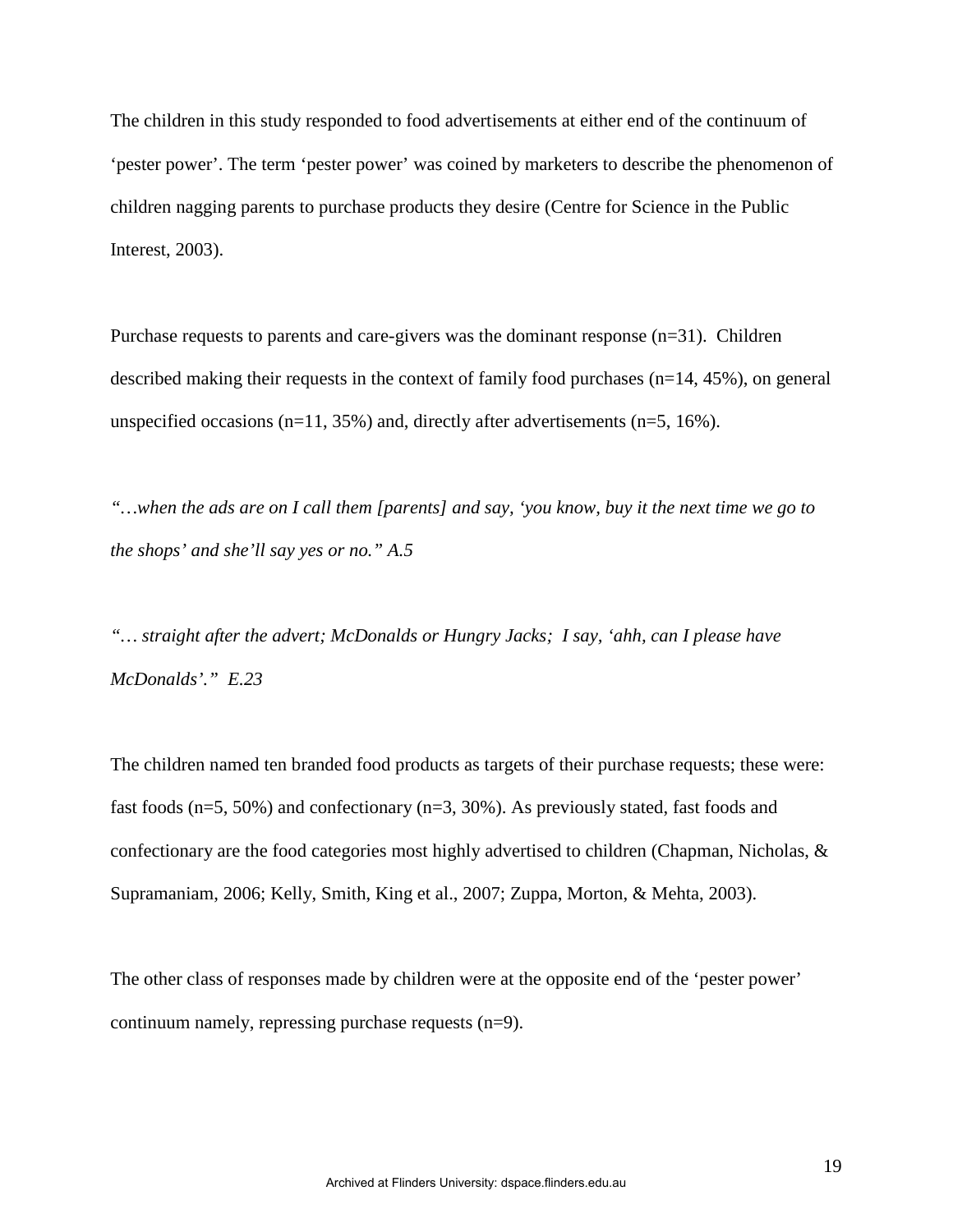*"well if there's something I like ….I don't ask my dad because I know he'll never get it; and my mum will never get it or my step-mum wont; [I don't ask] cos then I'll get in trouble F.28* 

*"sometimes I just change the channels because I know I'm not allowed to get it and I'll just get grumpy if I want it" B.8*

Overall the findings of this study showed that children related actively to food advertisements. They reacted to, and reflected on food and drink advertisements. They had likes and dislikes in relation to food advertisements, they understood how advertising worked, they took action in response to ads, and they reflected on the broader impacts of advertising.

# **Discussion**

This study explored the views of children aged 8 **-**11 years, about food advertising on television. While the study aimed to explore children's views about advertising directed at them, it became clear in the course of the focus groups that children did not distinguish between advertisements directed at them and those directed at adults. They discussed the broad range of advertisements that they were exposed to in the general course of their television viewing. In fact, children's peak viewing time is not during 'children's programs' as one might expect, but rather, between 6 and 8pm, when family or adult programs are aired (Australian Communications and Media Authority, 2007). Nevertheless, the majority of the advertisements that the children referred to, were those that were specifically targeted at them.

Advertisements aimed at children are characterised by specific features such as, story-lines, visuals, special effects, songs, tunes, jingles, prizes and give-aways (IOM, 2006). As with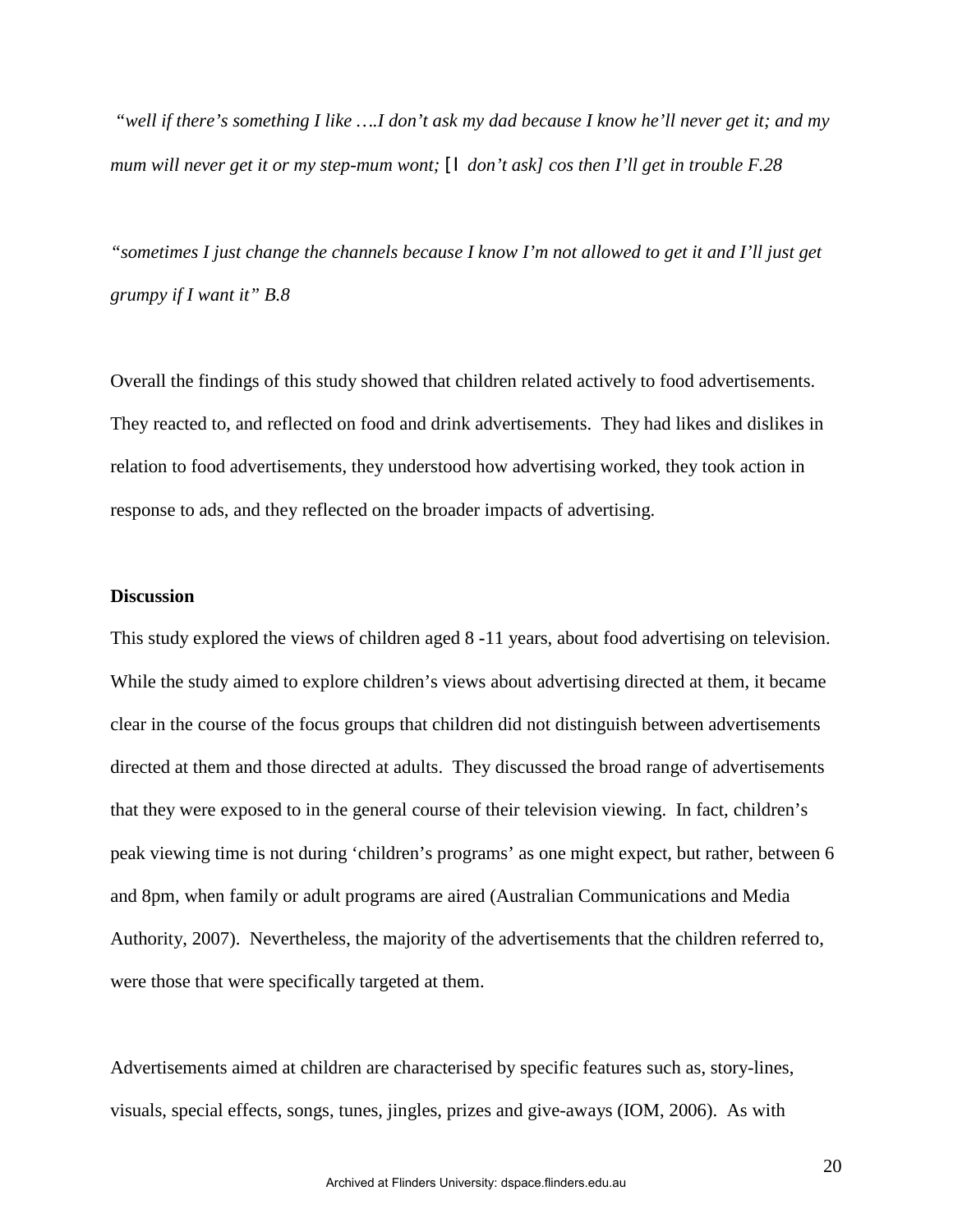previous research by (Gorn & Goldberg, 1980), and (Moore & Lutz, 2000), the children in this study engaged actively with advertisements, were entertained by them, and were attracted to the technical features that characterise successful advertisements directed at children. As consumers of advertising, they had their likes and dislikes of the medium. One particular advertising technique that came up for criticism, was the use of premiums, which are competitions or giveaways. The children saw through the hoax of many premiums and felt duped by them. Parents also disapprove of advertisers' use of premiums, and have called for these tactics to be restricted or prohibited (Choice, 2006; Morley, Chapman, Mehta et al., 2008). Premiums are a potent tool in marketing as they offer more than the product itself, and serve as an enticement to purchase the product. Government regulations enshrined by the Children's Television Standards, 2009 acknowledge the potential of premiums to exploit children's vulnerabilities, and consequently impose restrictions on their use.

The children in this study possessed media literacy and scepticism, to the extent that they clearly understood the persuasive intent of advertising, and considered that advertisements did not always tell the truth. Nevertheless they still described desire for the products and made purchase requests of their parents and caregivers. Focus group studies with children in the same age group but from other countries, by Marshall, O'Donohoe and Kline (2007) with New Zealand children, and Folta, Bourbeau and Goldberg (2008) with American children, also found them to understand the persuasive intent of advertising while nevertheless still being influenced by them. These findings support theories of advertising literacy (Selman, 1980; John, 1999), and information processing (Roedder, 1981), which propose that children aged 7-11 years, are aware of advertising intent but do not use these literacy skills unless specifically reminded to do so. Age and development of literacy skills does not confer adequate defence against advertising; we now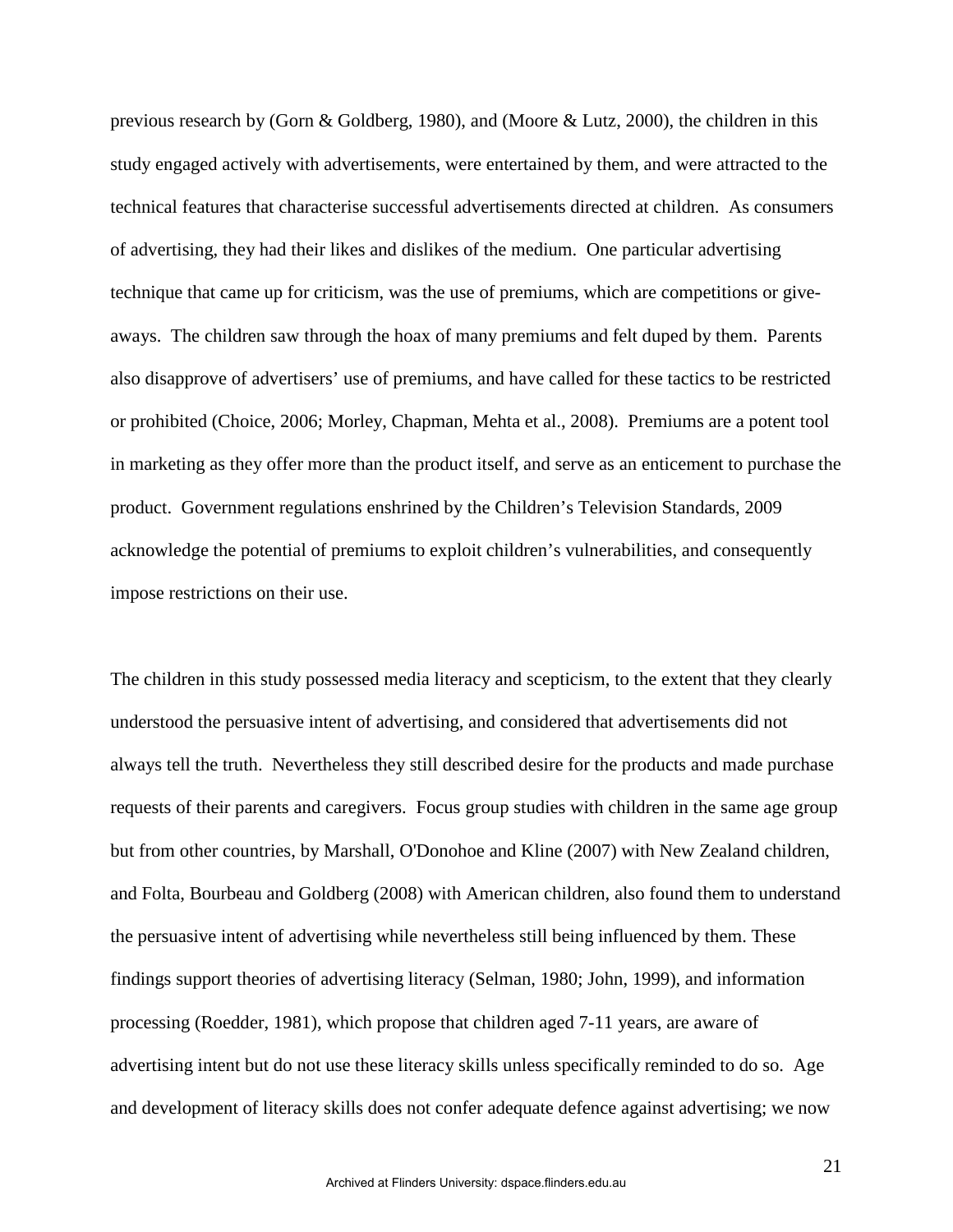know that children over 7 years of age, are even more susceptible to persuasion effects of advertising than children aged 2 -6 years (Livingstone & Helsper, 2006).

The children described a diverse range of responses to advertising, from making purchase requests to repressing their desires. Those children making purchase requests simply conformed to advertisers' expectations that children will exert their second-hand buying power through pestering their parents to purchase products (Center for Science in the Public Interest, 2003). The ability to repress their desires and adapt to parental refusal is also a skill that increases with age and would be expected to be evident in the middle years of childhood (Buijzen & Valkenburg, 2000). Nevertheless, it is worth noting that those children who did not make purchase requests, still expressed desire for the products. In this way they were demonstrating persuasion effects in the form of positive attitudes to the product, even if they did not go so far as to engage in purchase-related behaviour (Hastings, McDermott, Angus et al., 2006).

Pester power leads to conflicts and stresses in families (Goldberg & Gorn, 1978). Parents have identified this problem (Ip, Mehta, & Coveney, 2007), and the children in this study were also sensitive to family conflict as a problematic outcome of advertising. In the fight against childhood obesity, considerable responsibility is placed on parents, to manage their children's food choices, however, children's persistent nagging and family conflict, would undermine parents' ability to carry out this role successfully (Gosliner, Madsen, & Strasburger, 2007). The development of consumerist values and materialism was also problematised by the children. While these advertising effects are considered secondary compared to the principal effects of increasing product recall, desire, consumption and purchase behaviour, they nevertheless have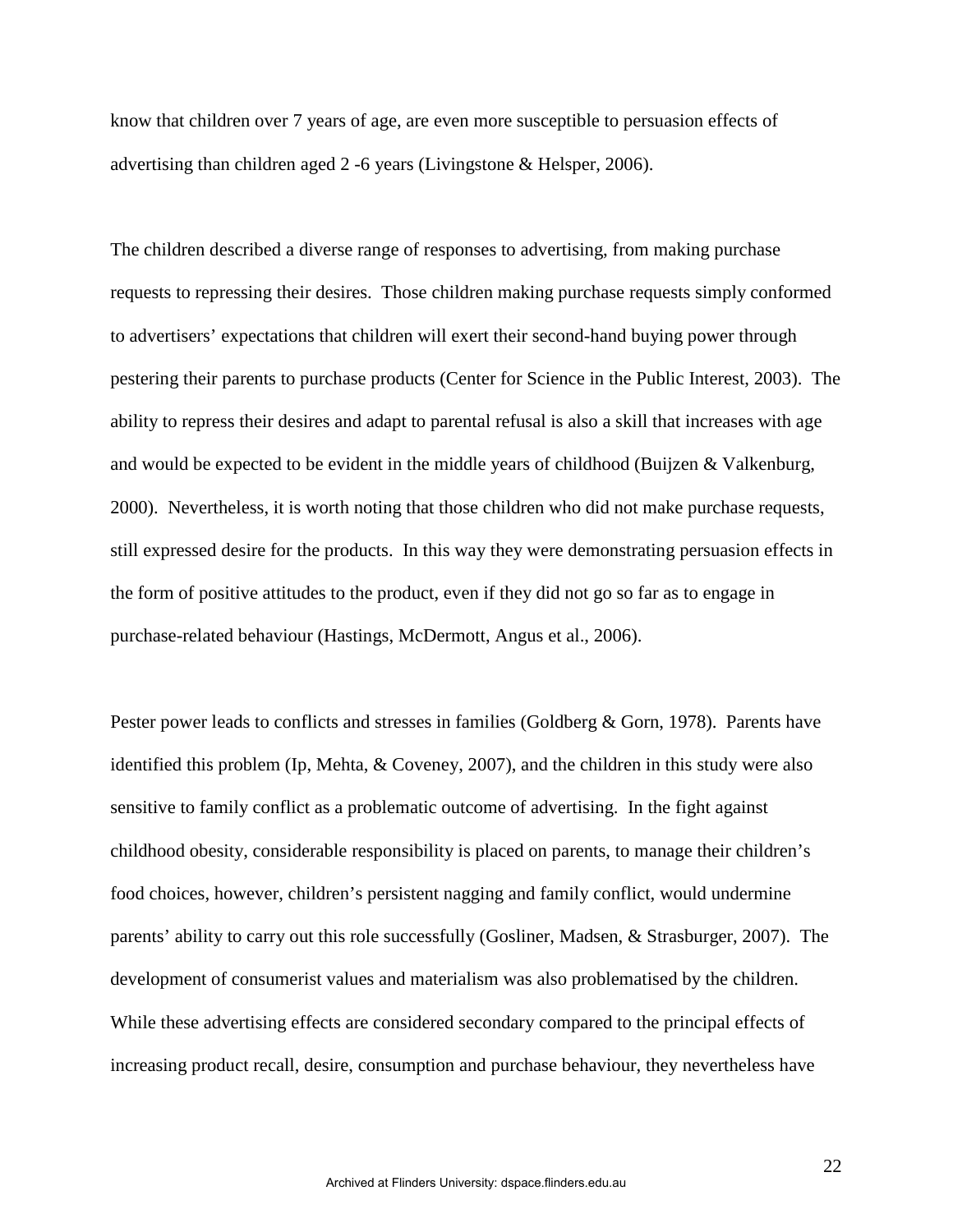powerful impacts on children's social and psychological development, family relations, and parental authority (Buijzen & Valkenburg, 2003; Kunkel, 2001).

The children's scepticism about the usefulness and credibility of advertising is consistent with their age, development of critical thinking skills, and their exposure to a wide range of information sources about products and nutrition, including parents, peers and school, as well as advertising (John, 1999). Those children who described advertisements as useful subscribe to the assistive or informational role of advertising. This perception is more common among children under 8 years of age, and its presence in this study confirms that cognitive development proceeds at different paces for individual children.

The degree of mistrust and scepticism expressed by the children in this study was stronger than that found by Moore and Lutz (2000), in their qualitative study of children aged 10–12 years, who understood the persuasive intent of advertising but were not critical of advertising. The children in this study demonstrated complex critical thinking skills through their articulation of concerns about the promotion of unhealthy foods, distortions of truth, exploitation of young children, creation of consumerist values, and contribution to family conflict. The ethical ideas expressed by the children are equal in sophistication to those found in documents such as, the *Convention on the Rights of the Child,* (UNHCR, 1989) and the *Recommendations for an International Code on Marketing of Foods and Non-alcoholic Beverages to Children* (Consumers International and International Obesity Task Force, 2008). Through the focus group discussions, the children showed themselves to be sentient beings, capable of reflecting on the broader social dimensions of advertising, while at the same time responding to the persuasive effects of advertising.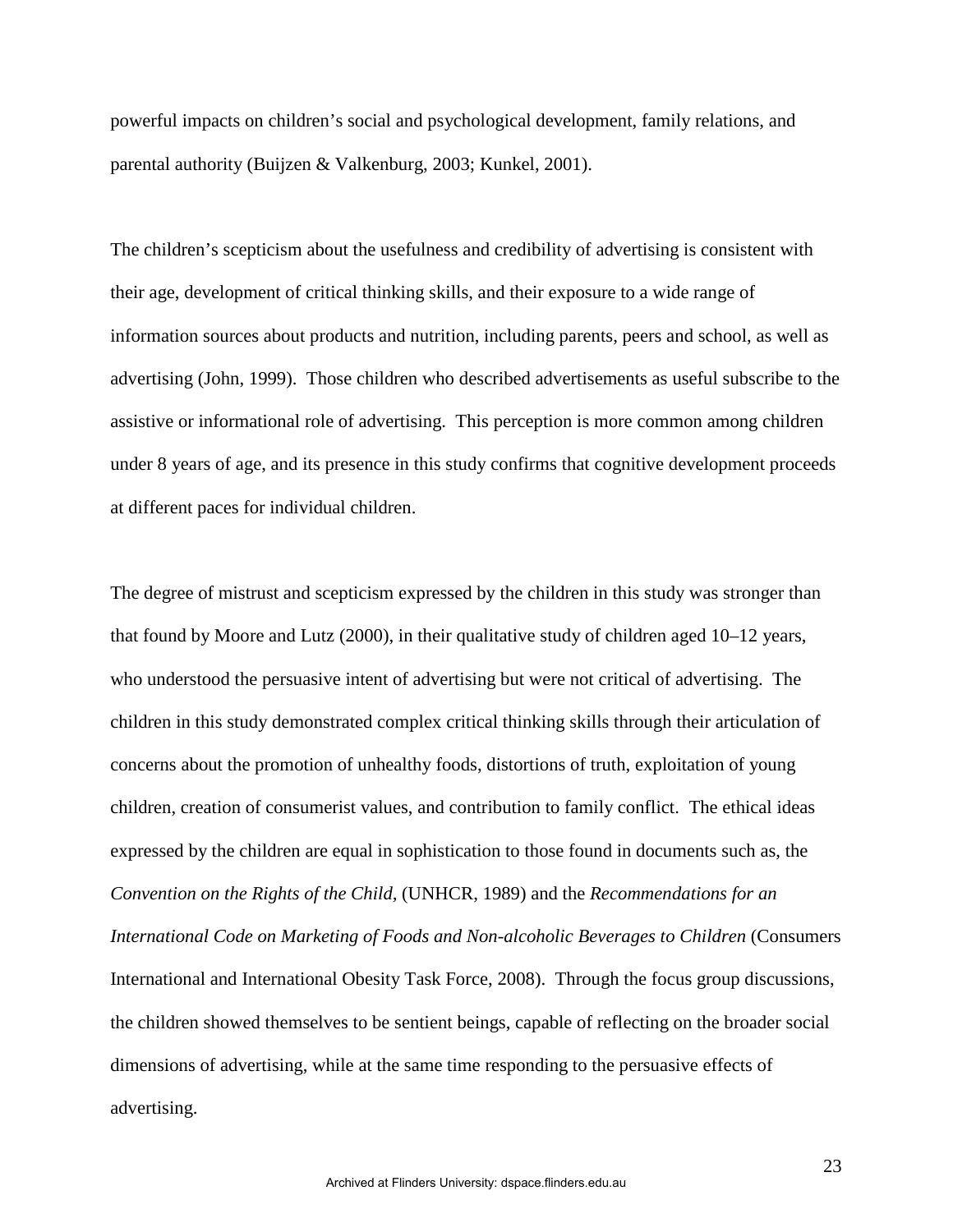While this study principally sheds light on how children think about food advertising, it is important to remember that the principal public health concern is the marketing of unhealthy foods to children, and how this contributes to an obesogenic environment (Harris, Pomeranz, Lobstein et al., 2009). It is therefore important to note that the advertisements noticed by the children and the products they requested represented those highly advertised categories of fast food, chocolate and confectionary (Kelly, Smith, King et al., 2007). Their desire for highly advertised products, notwithstanding their understanding about the poor nutritional quality of these foods, demonstrates the complexity of children's food decision, that incorporate social as well as health narratives (Rawlins, 2008).

## Methodological issues

The sample size of 37 children, while small, was nevertheless acceptable for qualitative research and the focus groups yielded rich information about children's perceptions about and responses to, food advertising on television (Rice & Ezzy, 2000). The use of focus groups allowed children to speak freely about their experience and opinions of food advertising. The focus group method permitted children to roam beyond the semi-structured interview questions to discuss issues of concern to them, namely premiums and ethics of advertising.

The children's responses to focus group questions were analysed as a whole and were not subjected to further analysis against gender, age or socio-economic variables. While differences of opinions were expressed in the focus groups, negative case analysis was not chosen as part of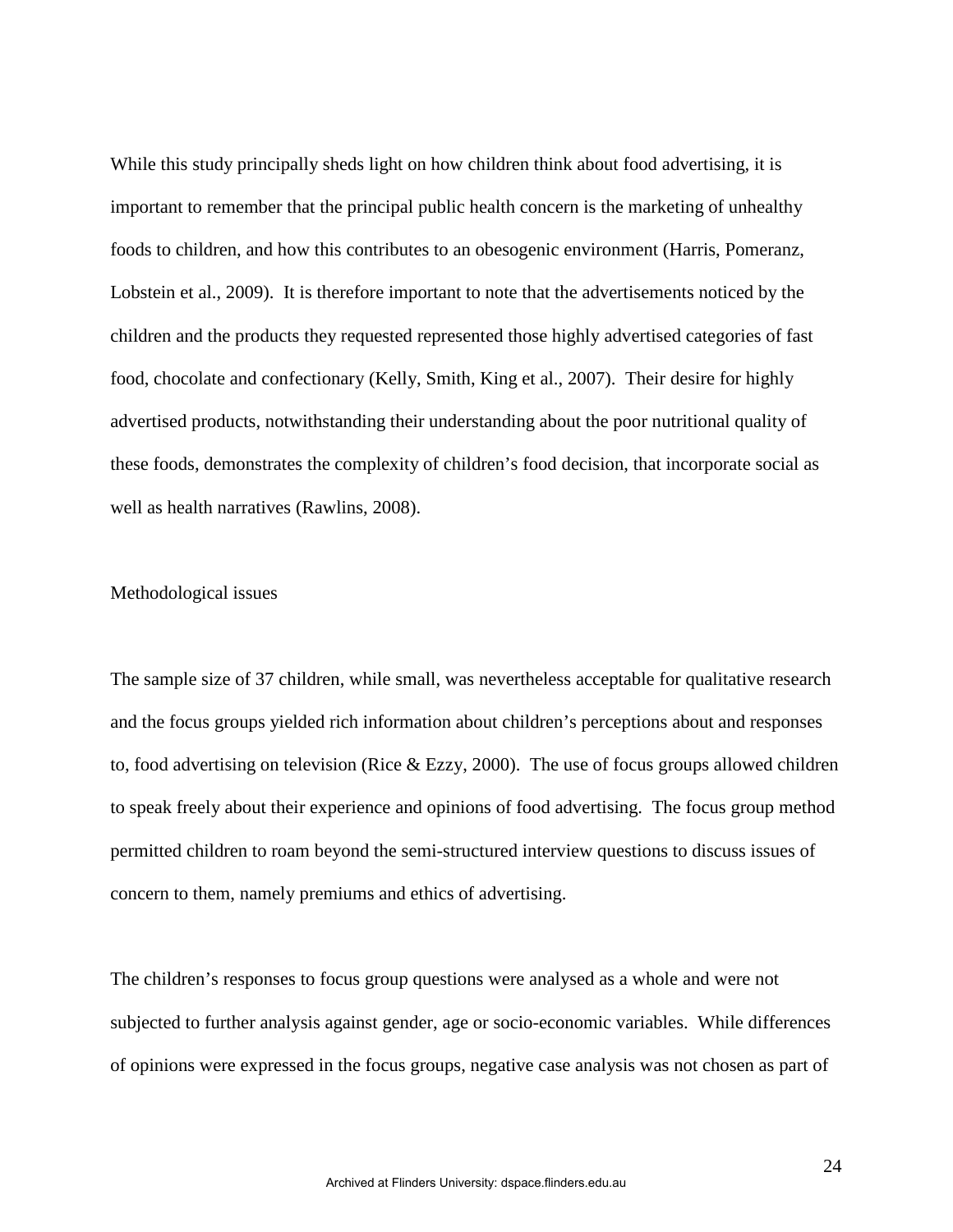the method of analysis. Instead the data was analysed for dominant themes, shared by a number of children across focus groups as suggested by Rice and Ezzy (2000).

The limitations of focus groups, particularly with children must nevertheless be acknowledged in considering the quality of these research findings. Influence from peers, power relations between researcher and child, children's understanding of the questions, ability to communicate their meanings, and desire to please, can reduce the accuracy of the data (Mishna, Antle, & Regehr, 2004; Owen, Auty, Lewis et al., 2007).

#### **What does this study add?**

This study confirms our understanding of children as active objects and subjects of advertising. They reacted to the techniques used by advertisers to capture their attention and they made purchase requests in response to advertisements. While the children demonstrated a cognitive understanding of the persuasive intent of advertising, they nevertheless desired the advertised products and made purchase requests. Not surprisingly, they desired energy-dense nutrient-poor foods that are highly advertised. Moreover, children called into question the use of advertising techniques such as competitions and giveaways, as well as the ethics of advertising. As consumers, the children were acquisitive but not duped by advertising. They revealed themselves to be sentient beings, demonstrating the capacity to react, respond and reflect on their experience of advertising. This study makes a contribution to research on consumer socialisation by introducing the perspective of Australian children. The study findings confirm much of the research that has gone before and in this way, contradicts industry assertions that children are evolving as consumers, and able to 'see through' and resist advertising. Policy-makers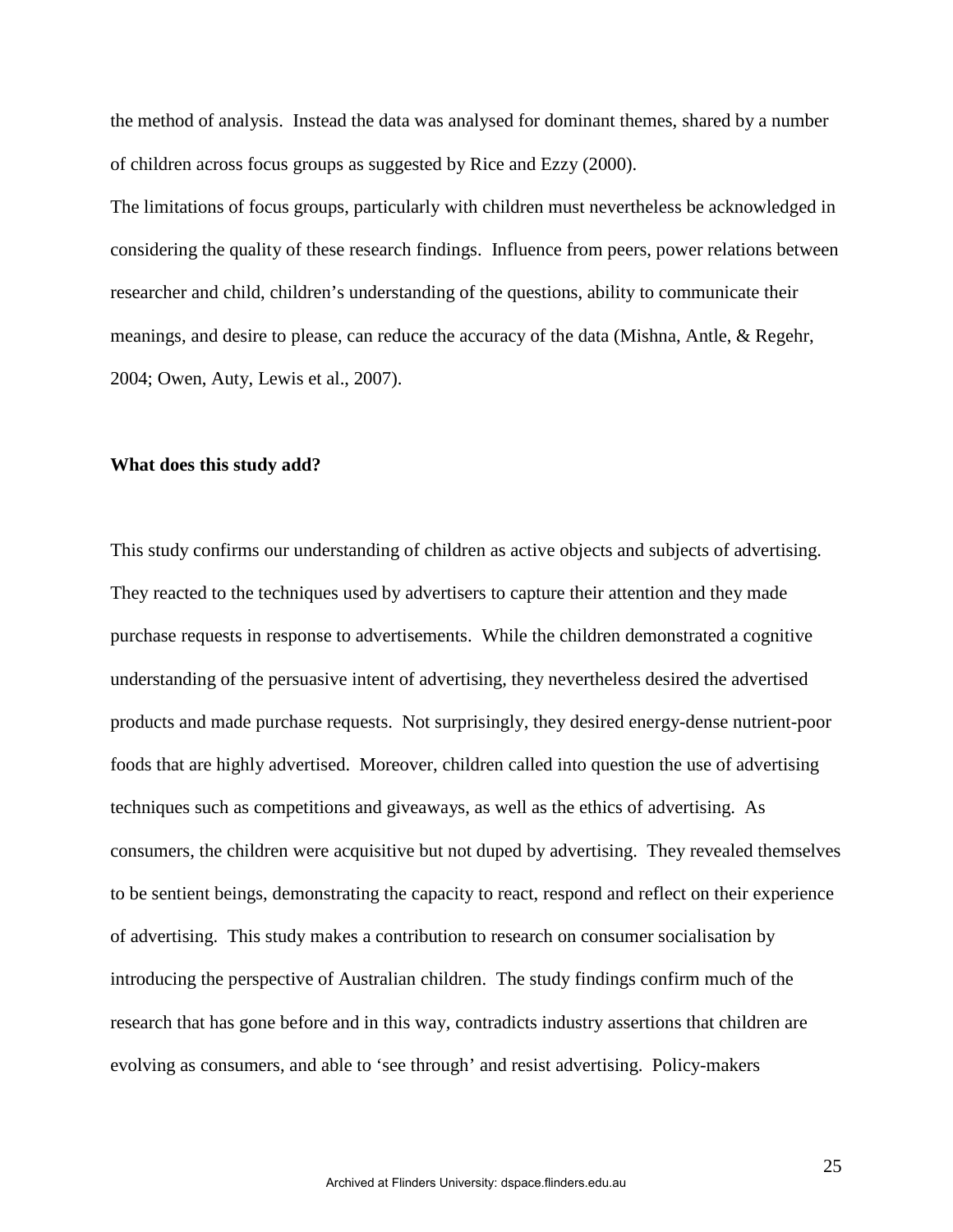addressing childhood obesity should be interested to know that children continue to be influenced by advertising.

| Table 1. Focus Groups |  |
|-----------------------|--|
|-----------------------|--|

| Focus Group   | School         | Age group    | Gender                    | Number of children |
|---------------|----------------|--------------|---------------------------|--------------------|
|               |                |              | Male $(M)$ , Female $(F)$ |                    |
| $\mathbf{A}$  | 1              | 8-9 yo       | 3M, 3F                    | $(A 1 -6)$<br>6    |
| $\bf{B}$      | $\mathbf{1}$   | $8 - 9y$ o   | 1M, 4F                    | 5<br>$(B7 - 11)$   |
| $\mathcal{C}$ | $\overline{2}$ | $10 - 11$ yo | 1M, 5F                    | 6 $(C12 - 17)$     |
| D             | $\overline{2}$ | $10 - 11$ yo | 2M, 2F                    | 4 $(D18 - 21)$     |
| E             | 1              | 8-9 yo       | 2M, 3F                    | 5 $(E 22 - 26)$    |
| $\mathbf{F}$  | $\overline{2}$ | $10 y$ o     | 3M, 3F                    | 6 $(F 27 - 32)$    |
| $\mathbf G$   | $\overline{2}$ | 10 yo        | 2M, 3F                    | 5<br>$(G33 - 37)$  |

Table 2.

Semi-structured interview questions

1. Source of food information, for example, *"How do you get to know/hear about new foods?"*

2. Context, for example, *"What TV programs do you watch?"*

3. Recognition, for example, *"What are your favourite food ads on TV?"*

4. Appeal of ads, for example *"What do you like/not like about the ads?"*

5. Understanding of intent, for example, *"Why do you think they make ads?"*

6. Credibility of ads, for example, *"Do you think ads tell you everything about the product?"*

7. Response to ads, for example, *"What do you do if you see an ad for a food that you like or*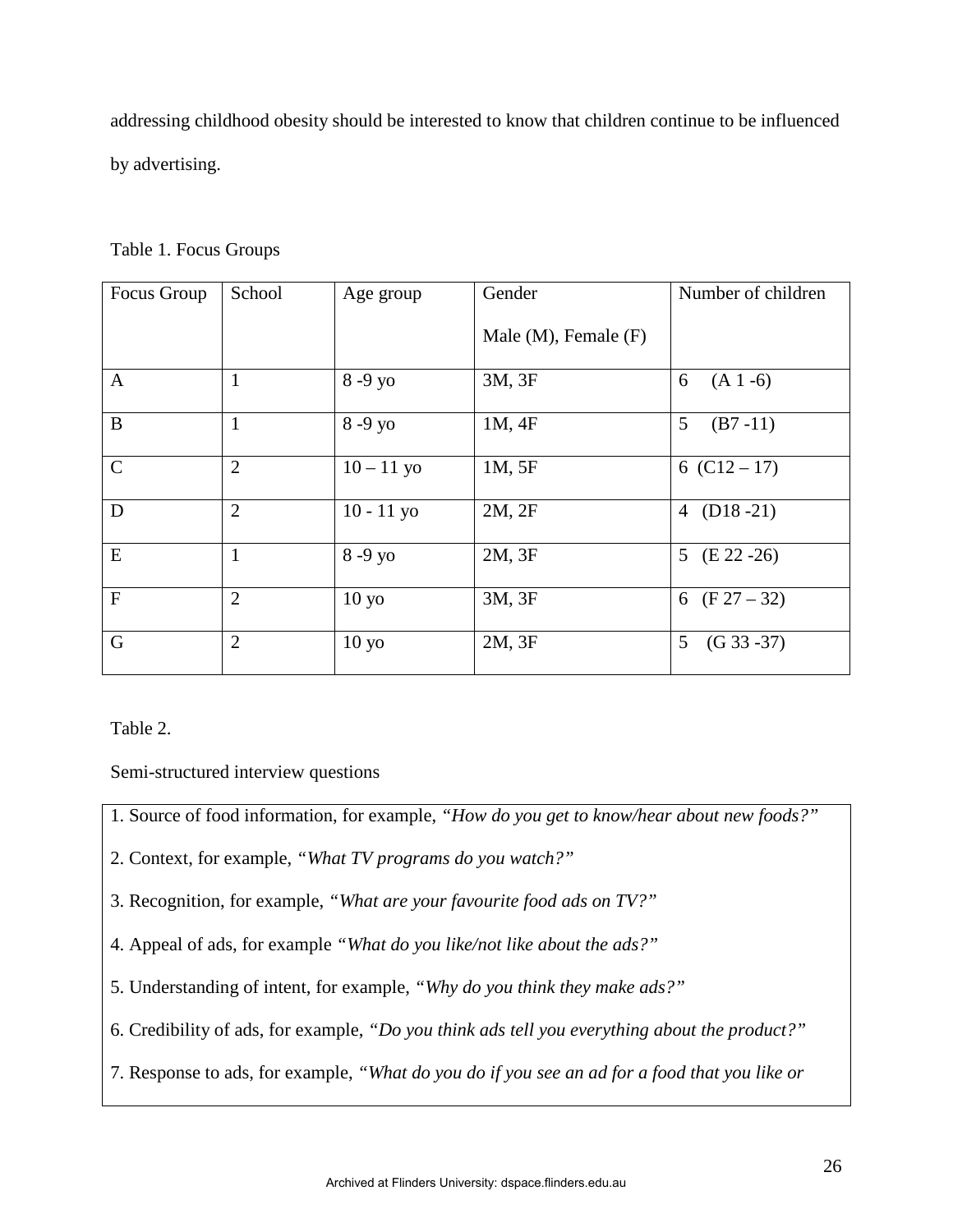*might want to try?"*

8. Food ads and health, for example, *"Are food ads helpful/unhelpful in any way?"*

# **References**

| Alanen, L. (1992). Modern Childhood? Exploring the 'Child Question' in Sociology. Jyvaskyla,              |
|-----------------------------------------------------------------------------------------------------------|
| Finland: Inst. for Educational Research, Jyvaskyla University, Finland.                                   |
| American Psychological Association. (2004). Report of the APA Task Force on Advertising and               |
| Children: Psychological Issues in the Increasing Commercialization of Childhood.                          |
| Washington, DC: American Psychological Association.                                                       |
| Australian Bureau of Statistics. (2006). Children's Participation in Cultural and Leisure                 |
| Activities. Retrieved 1 September, 2009, from                                                             |
| http://www.abs.gov.au/AUSSTATS/abs@.nsf/DetailsPage/4901.0Apr%202006?OpenDoc                              |
| ument                                                                                                     |
| Australian Communications and Media Authority. (2007). Children's Viewing Patterns on                     |
| Commercial, Free-to-Air and Subscription Television. Sydney, NSW.                                         |
| Australian Communications and Media Authority. (2009). Children's Television Standards.                   |
| Australian Government, Sydney, NSW.                                                                       |
| Australian Government Department of Health and Ageing, Australian Food and Grocery Council                |
| and Australian Government Department of Agriculture Fisheries and Forestry. (2008).                       |
| 2007 Australian National Children's Nutrition and Physical Activity Survey- Main                          |
| Findings. Canberra: Commonwealth of Australia.                                                            |
| Backett-Milburn, K., Cunningham-Burley, S., & Davis, J. (2003). Contrasting Lives, Contrasting            |
| Views? Understandings of health inequalities from children in differing social                            |
| circumstances. Social Science & Medicine, 57(4), 613-623.                                                 |
| Bouchard, C. (2002). Genetic influences on body weight In C. Fairburn & K. Brownell (Eds.),               |
| Eating Disorders and Obesity: A Comprehensive Handbook (Second ed.). New York: The                        |
| Guilford Press.                                                                                           |
| Boush, D., Friestad, M., & Rose, G. (1994). Adolescent Skepticism Toward TV Advertising and               |
| Knowledge of Advertiser Tactics. Journal of Consumer Research, 21(1), 165-175.                            |
| Brucks, M., Armstrong, G., & Goldberg, M. (1988). Children's Use of Cognitive Defenses                    |
| Against Television Advertising: A cognitive response approach. Journal of Consumer                        |
| Research, 14(4), 471-482.                                                                                 |
| Buijzen, M., & Valkenburg, P. (2000). The Impact of Television Advertising on Children's                  |
| Christmas Wishes. Journal of Broadcasting & Electronic Media, 44, 456-470.                                |
| Buijzen, M., & Valkenburg, P. (2003). The Unintended Effects of Television Advertising: A                 |
| Parent-Child Survey. Communication Research, 30(5), 483-503.                                              |
| Centre for Science in the Public Interest. (2003). Pestering Parents: How Food Companies                  |
| Market Obesity to Children. Washington DC: Centre for Science in the Public Interest.                     |
| Chapman, K., Nicholas, P., & Supramaniam, R. (2006). How Much Food Advertising is there on                |
| Australian Television? Health Promotion International, 21(3), 172-180.                                    |
| Choice. (2006). Little Bellies, Big Problems: How parents, industry and government can solve              |
| Australia's childhood obesity crises. Australian Consumers Association, Marrickville,<br>New South Wales. |
|                                                                                                           |
|                                                                                                           |
|                                                                                                           |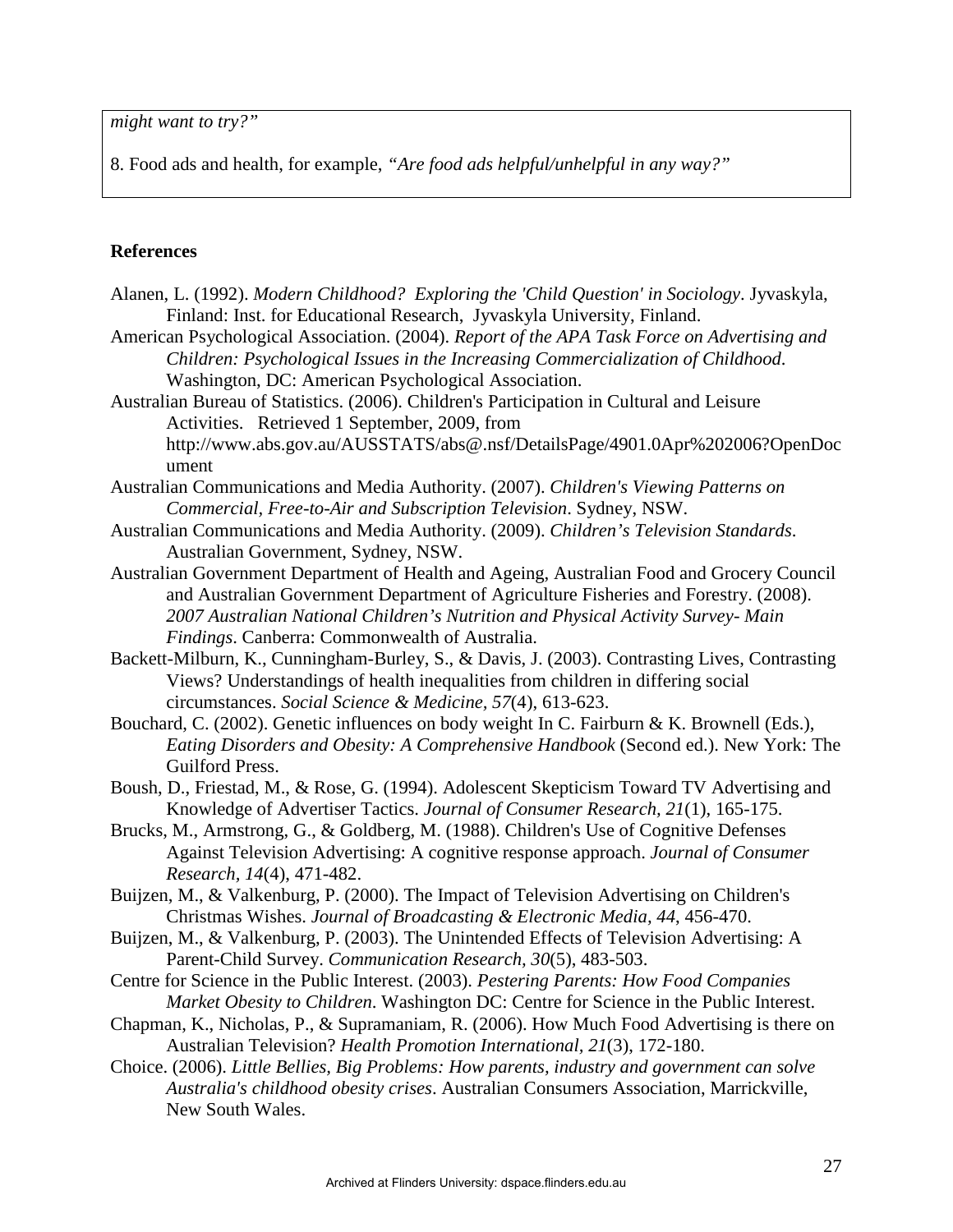- Cole, T., Bellizzi, M., Flegal, K., & Dietz, W. (2000). Establishing a Standard Definition for Child Overweight and Obesity Worldwide: International survey. *British Medical Journal, 320*, 1240 - 1243.
- Consumers International and International Obesity Task Force. (2008). *Recommendations for an International Code on Marketing of Foods and Non-Alcoholic Beverages to Children*: International Association for the Study of Obesity.
- Darbyshire, P., Schiller, W., & MacDougall, C. (2005). Extending New Paradigm Childhood Research: Meeting the challenges of including younger children. *Early Childhood Development and Care, 175*(6), 467 - 472.
- Folta, S., J. Bourbeau & J. Goldberg (2008). "Watching Children Watch Food Advertisements on TV." Preventive Medicine **46**(2): 177-8.
- Goldberg, M., & Gorn, G. (1978). Some Unintended Consequences of TV Advertising to Children. *Journal of Consumer Research, 5*(1), 22-29.
- Gorn, G., & Goldberg, M. (1980). Children's Responses to Repetitive Television Commercials. *Journal of Consumer Research, 6*(4), 421-424.
- Gosliner, W., Madsen, K., & Strasburger, V. (2007). Marketing Foods and Beverages: Why licensed commercial characters should not be used to sell healthy products to children. *Pediatrics, 119*(6), 1255-1257.
- Hansom, M. (2000). Banning Ads for Kids Stops Open Communication *Marketing*, 20 April, 22.
- Harris, J., Pomeranz, J., Lobstein, T., & Brownell, K. (2009). A Crisis in the Marketplace: How food marketing contributes to childhood obesity and what can be done. *Annual Review of Public Health, 30*(1), 211-225
- Hastings, G., McDermott, L., Angus, K., Stead, M., & Thomson, S. (2006). *The Extent, Nature, and Effects of Food Promotion to Children: A review of the evidence*: Institute for Social Marketing, University of Stirling and The Open University, United Kingdom.
- Hawkes, C. (2004). *Marketing Food to Children : The global regulatory environment*. Geneva: World Health Organisation.
- IOM. (2006). *Food Marketing to Children and Youth: Threat or opportunity?* Washington: Institute of Medicine, The National Academies Press.
- Ip, J., Mehta, K., & Coveney, J. (2007). Exploring Parents' Perceptions about the Influence of Television Food Advertising on Children's Food Choices. *Nutrition & Dietetics, 64*(1), 50 -58.
- John, D. R. (1999). Through the Eyes of a Child: Children's Knowledge and Understanding Advertising. In M. Macklin & L. Carlson (Eds.), *Advertising to Children: Concepts and Controversies* (pp. 3 - 26). Thousand Oaks, CA: Sage Publications.
- Kellett, E., Smith, A., & Schmerlaib, Y. (1998). *The Australian Guide to Healthy Eating*. Canberra: Commonwealth Department of Health and Family Services.
- Kelly, B., Smith, B., King, L., Flood, V., & Bauman, A. (2007). Television Food Advertising to Children: The extent and nature of exposure. *Public Health Nutrition 10*, 1234-1240.
- Kunkel, D. (2001). Children and Television Advertising. In D. G. Singer & J. L. Singer (Eds.), *Handbook of Children and the Media*. Thousand Oaks, CA: Sage Publications.
- Linn, S. (2004). *Consuming Kids. The Hostile Takeover of Children*. New York: The New Press.
- Livingstone, S., & Helsper, E. (2006). Does Advertising Literacy Mediate the Effects of Advertising on Children? A Critical Examination of Two Linked Research Literatures in Relation to Obesity and Food Choice. *Journal of Communication, 56*(3), 560-584.
- MacDougall, C., Schiller, W., & Darbyshire, P. (2004). We Have to Live in the Future. *Early Childhood Development and Care, 174*(4), 369 - 387.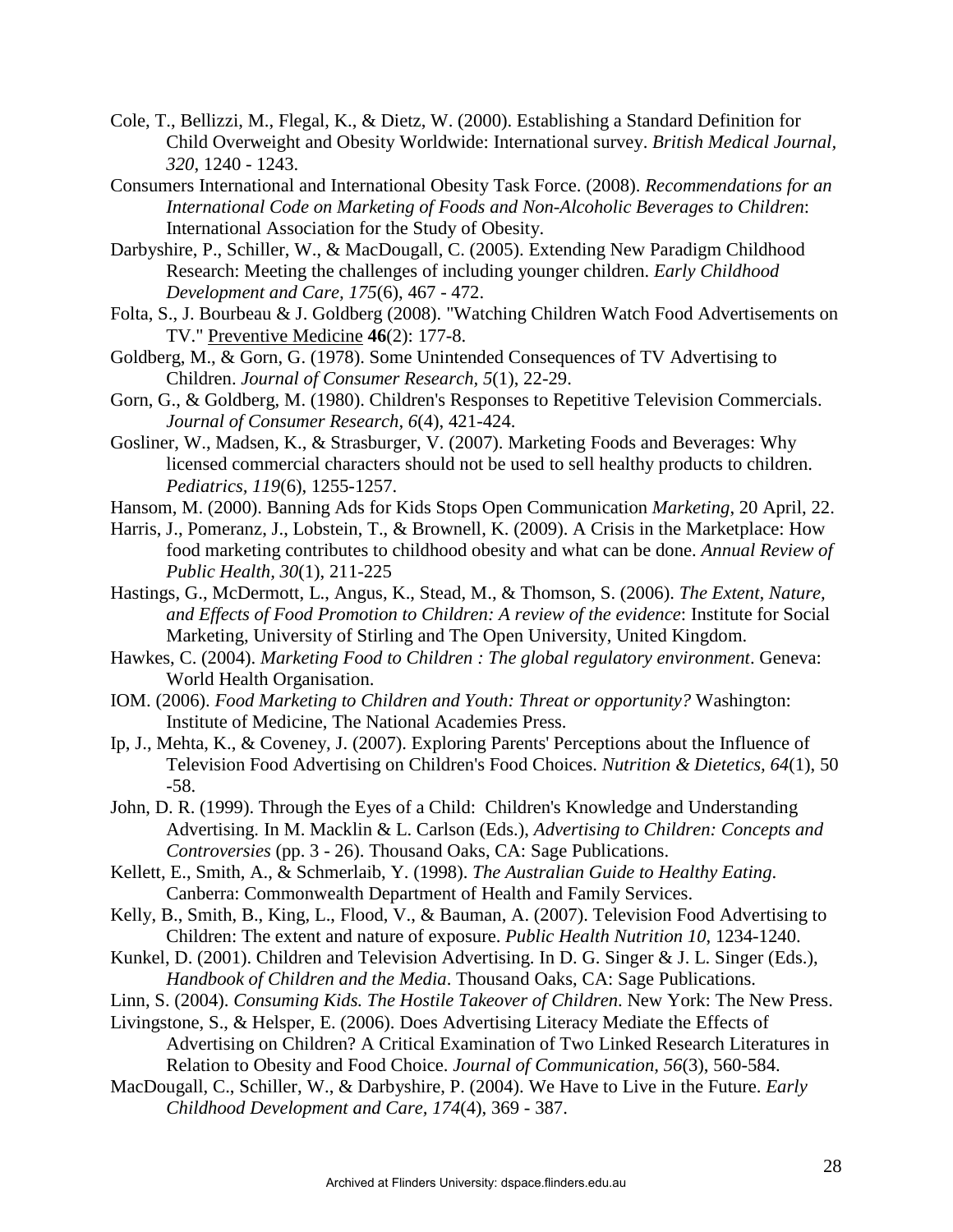- Marshall, D., S. O'Donohoe & S. Kline (2007). "Families, Food, and Pester power: Beyond the blame game?" Journal of Consumer Behaviour **6**(4): 164-181.
- Mishna, F., Antle, B., & Regehr, C. (2004). Tapping the Perspectives of Children: Emerging ethical issues in qualitative research. . *Qualitative Social Work, 3*(4), 449 -468.
- Moore, E., & Lutz, R. (2000). Children, Advertising, and Product Experiences: A Multimethod Inquiry. *Journal of Consumer Research, 27*(1), 31-48.
- Morley, B., Chapman, K., Mehta, K., King, L., Swinburn, B., & Wakefield, M. (2008). Parental Awareness and Attitudes about Food Advertising to Children on Australian Television. *Australian and New Zealand Journal of Public Health, 32*(4), 341-347.
- Must, A., & Strauss, R. (1999). Risks and Consequences of Childhood and Adolescent Obesity *International Journal of Obesity, 23*(Supplement), 2 - 11.
- Nairn, A., & Fine, C. (2008). Who's Messing with My Mind?: The implications of dual-process models for the ethics of advertising to children. *International Journal of Advertising, 27*(3), 447-470.
- Neville, L., Thomas, M., & Bauman, A. (2005). Food Advertising on Australian Television: The extent of children's exposure *Health Promotion International 20*(2), 105 - 112.
- NSW Department of Health. (2002). *Childhood Obesity Summit Communique*. Retrieved from http://www.health.nsw.gov.au/obesity/adult/gap/ObesityResponse.pdf
- OfCom. (2004). *Child Obesity Food advertising in context*. UK: Office of Communications.
- Office of the United Nations High Commissioner for Human Rights, *Conventions on the Rights of the Child*. Retrieved from, http://www2.ohchr.org/english/law/crc.htm
- Owen, L., Auty, S., Lewis, C., & Berridge, D. (2007). Children's Understanding of Advertising: An investigation using verbal and pictorially cued methods. *Infant and Child Development, 16*(6), 617-628.
- Piaget, J. (Ed.). (1960). *General Problems of the Psychological Development of the Child*. New York: International Universities Press.
- Prout, A. (2000). Children's Participation: Control and self-realisation in British late modernity. *Children & Society, 14*(4), 304-315.
- Prout, A. (2002). Researching Children as Social Actors: An introduction to the Children 5-16 program. *Children and Society, 16*(2), 67 - 76.
- Public Health Information Development Unit. (1999). *A Social Health Atlas*. Retrieved. from. http://www.publichealth.gov.au/publications/by-type/a-social-health-atlas-of-australia- %5bsecond-edition%5d---volume-5%3a-south-australia.html
- Rawlins, E. (2008). Citizenship, Health Education and the Obesity 'Crisis'. *ACME: An International E-Journals for Critical Geographics, 7*(2), 135-151.
- Rice, P., & Ezzy, D. (2000). *Qualitative Research Methods: A health focus* (Second ed.). Melbourne: Oxford University Press.
- Roberts, D., Foehr, U., & Rideout, V. (2005). *Generation M: Media in the lives of 8-18 yearolds*. Menlo Pk, CA: The Henry Kaiser Family Foundation.
- Roedder, D. (1981). Age Differences in Children's Responses to Television Advertising: An information-processing approach. *Journal of Consumer Research, 8*(2), 144-153.
- Schor, J., & Ford, M. (2007). From Tastes Great to Cool: Children's food marketing and the rise of the symbolic. *Journal of Law, Medicine & Ethics, 35*(1), 10-21.
- Selman, R. (1980). *The Growth of Interpersonal Understanding: Developmental and Clinical Analyses*. New York: Academic Press.